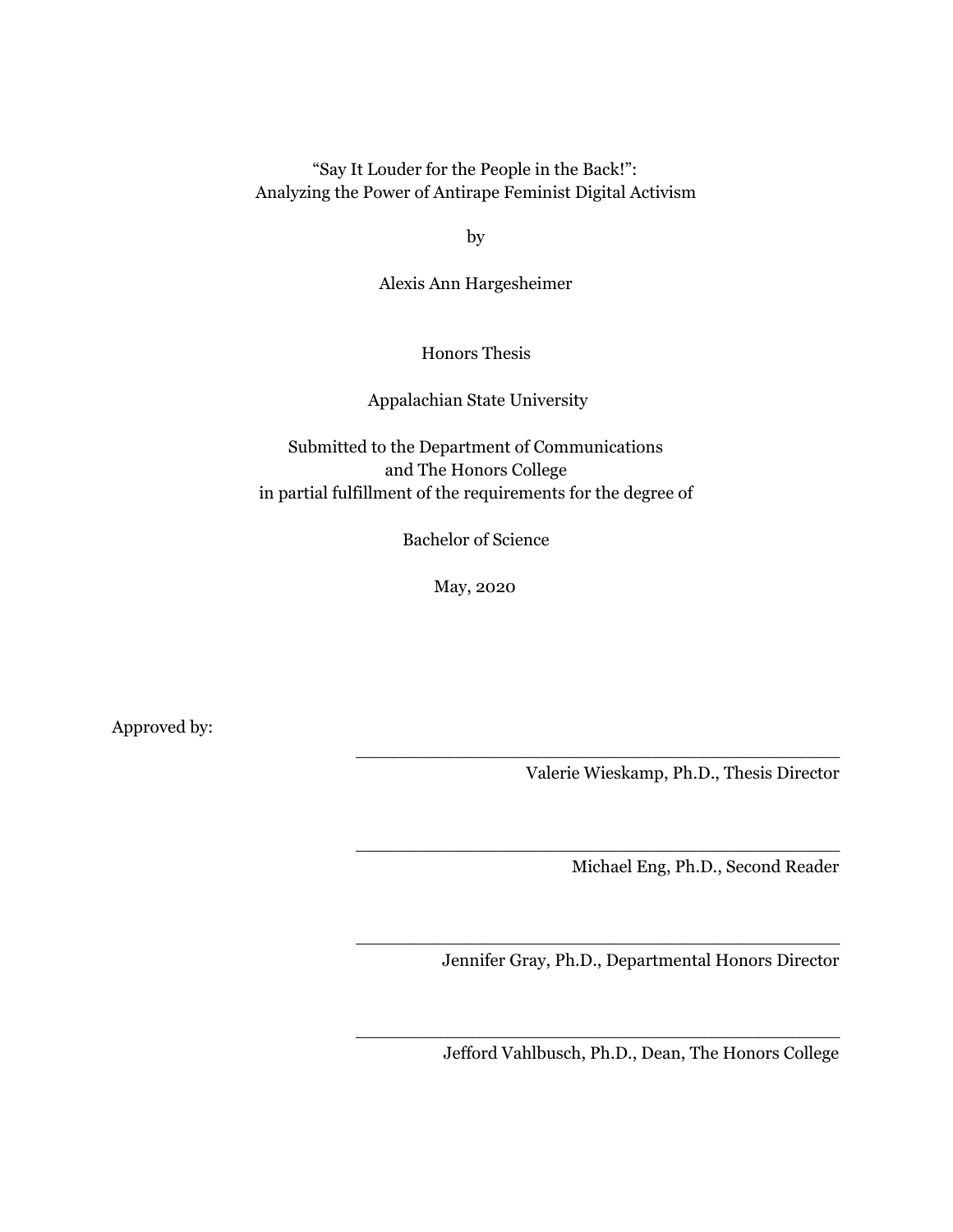### **Abstract**

Because of the surge of the #MeToo Movement in 2017, antirape activism has now largely established a digital presence by creating a virtual community. When the inclusivity of this movement's community was called into question, it led me to doubt the influence of its digital presence and pose the research question for this thesis: exactly how powerful can digital activism be in resisting rape culture? Answering this required research on both the proven benefits and disadvantages of antirape digital activism. In this context, rape culture is defined as the normalization of sexual violence in American culture. Paired with this paper is an act of antirape digital activism of my own: an informational podcast on the same subject composed of audio bits from three interviews I conducted that all represent different angles of perspective and expertise regarding rape culture. The interviewees include: Dr. Amy Dellinger Page, Professor of Sociology and the Undergraduate Programs Director for Sociology at Appalachian State University; Dr. Michael Eng, Assistant Professor of Philosophy at Appalachian State University; and Sara Crouch, Outreach Coordinator for the non-profit organization OASIS located in Boone, North Carolina. This paper references these three interviews in addition to outside research to support that the power of digital activism is extremely complex. From the depth of this paper, it seems there are as many benefits as there are disadvantages. But many questions remain with much more research to be done. It is my conclusion that antirape digital activism be utilized to resist rape culture mainly because of its influence on voice; however, it cannot and should not replace the large "real work" role that antirape traditionally-practiced activism fulfills and should instead be utilized in tandem with these traditional practices.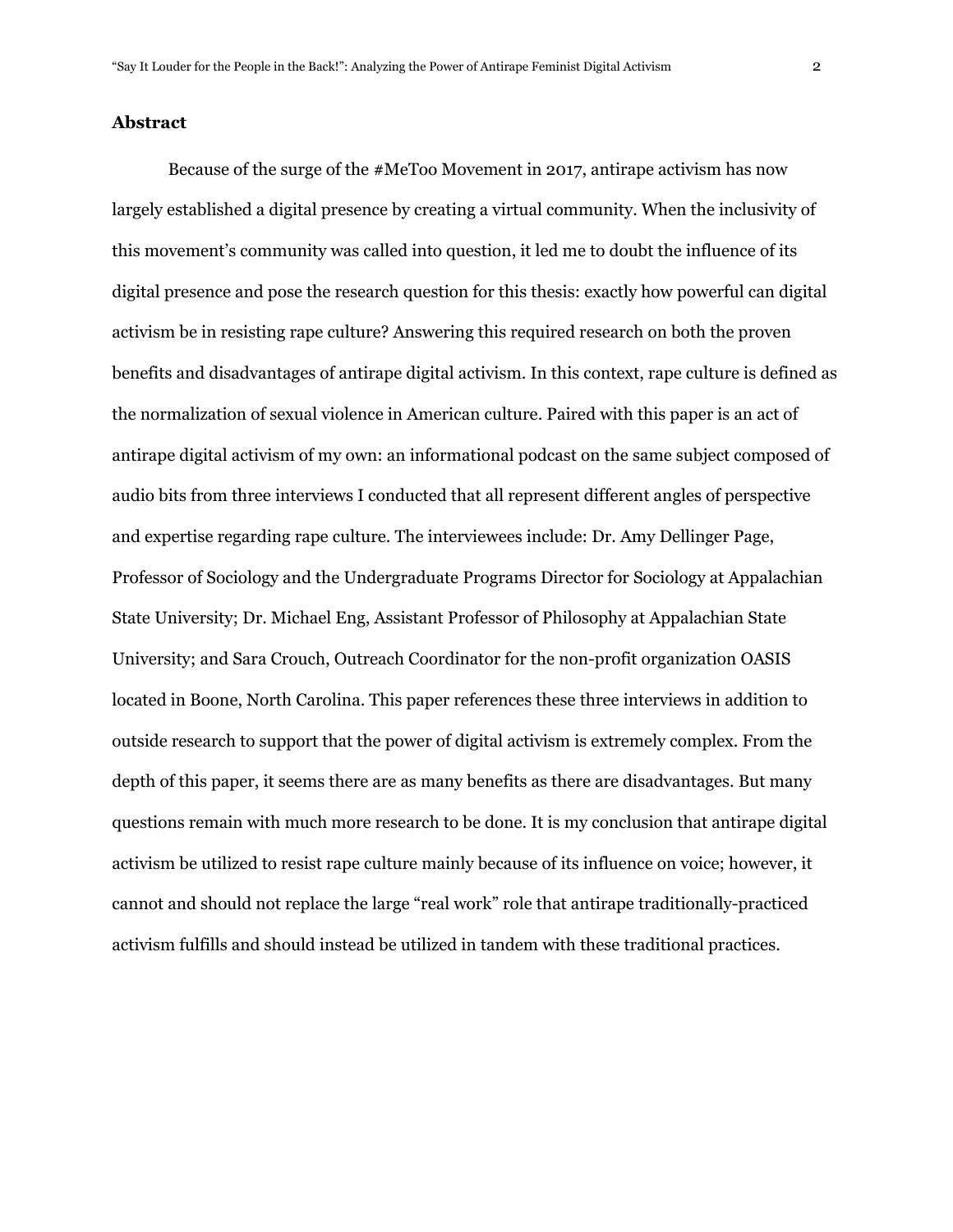# **Introduction**

As a student of Broadcasting interested in paving a career in radio, my education has taught me how truly influential media can be and more importantly, the power of voice. In addition, my minor in Gender, Women's and Sexuality Studies allowed me to explore my interest in rape culture as a societal phenomenon; specifically, its different facets and why it has been largely ingrained in our culture for so long. Rape culture has always been something I knew existed, but I just didn't realize until my higher education that it had a name. It was when I first learned the term that I experienced what feminist author Sara Ahmed calls "the clicking moment" when suddenly it all makes sense and it all "fits into place" (Ahmed, 2017, pg. 29). As the #MeToo Movement in 2017 finally seemed to shed light on this systematic issue that nearly everyone already knew about but barely anyone wanted to out right discuss, a kind of empowering virtual community sprouted from it. As I researched more, it became clear that there were people who didn't feel welcomed within this community of #MeToo participants, as I will discuss further later on. This was heartbreaking to discover because I believed #MeToo should be a movement for all survivors. This discovery led me to doubt the actual influence antirape digital activism has had compared to more traditional activism such as donating, volunteering, protesting, etc.

My honors thesis became the perfect opportunity for me to explore this question of "Exactly how powerful can digital activism be in resisting rape culture?" To quantify "power" in this context, the power of digital activism can be measured through the amount and degree to which it causes real-life effects that go beyond the digital realm. These include spreading awareness, a change in thinking, the beginning of long overdue conversations, helping survivors of sexual assault heal one by one, and giving survivors and other feminists hope that their efforts are making an impact. Exploring this question for me required research into the benefits of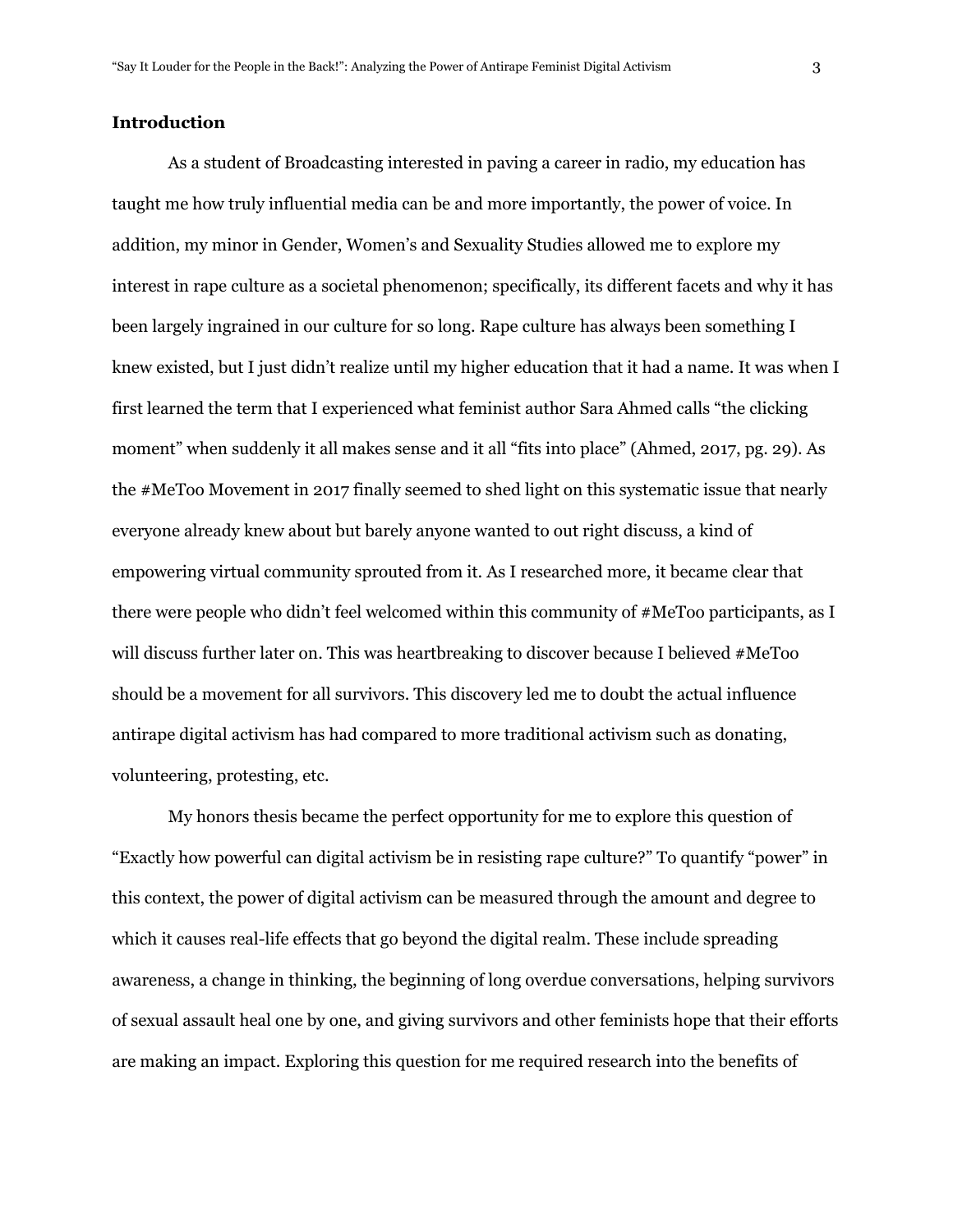digital activism as well as its proven disadvantages. As part of my own individual effort in fighting rape culture, I decided that if media had the potential to be so influential, why not make a piece of media out of my research? The piece of media I've created to pair with this paper is a podcast composed of outside research as well as interviews from three individuals who all have a distinct background with work in rape culture. My hope is that in addition to publishing it on all my social media, I am able to publish it through the university as well as a podcast publishing site. Being published on all these public platforms will allow it to take the form of antirape digital activism in that it will primarily spread awareness and reach a virtually infinite audience of people. It is my hope that my podcast will lead to someone else's clicking moment, or maybe that of many someones. I will expand upon the history of antirape activism later on, but like the first small-group conversations of antirape feminist activism, the goal for my podcast is to raise a feminist consciousness for maybe those who don't currently idenitify as feminists.

The power of digital activism is, simply put, complicated. Specifically, though, digital activism has its place in providing a space that is oftentimes safer and more accessible to engage with than a space of traditional activism such as protesting, volunteering, donating, etc. Digital activism provides a "low-stakes" space that welcomes information, education, and virtual solidarity and community through empowering users to employ their voices to break the long-term silence. However, the language and framing of these communities has caused them to be perceived as exclusive and unwelcoming for certain groups of survivors. In addition, digital activism can be just as harmful as it is empowering because its screened component allows users to post without having to look the audience in the face. It has been shown as a threat to participation in traditional activism by serving as a distraction from the "real work" that is protesting, volunteering, and donating. These digital spaces also seem to be just as accessible to activism as it is for the problematic language and beliefs that digital activism fights against. It is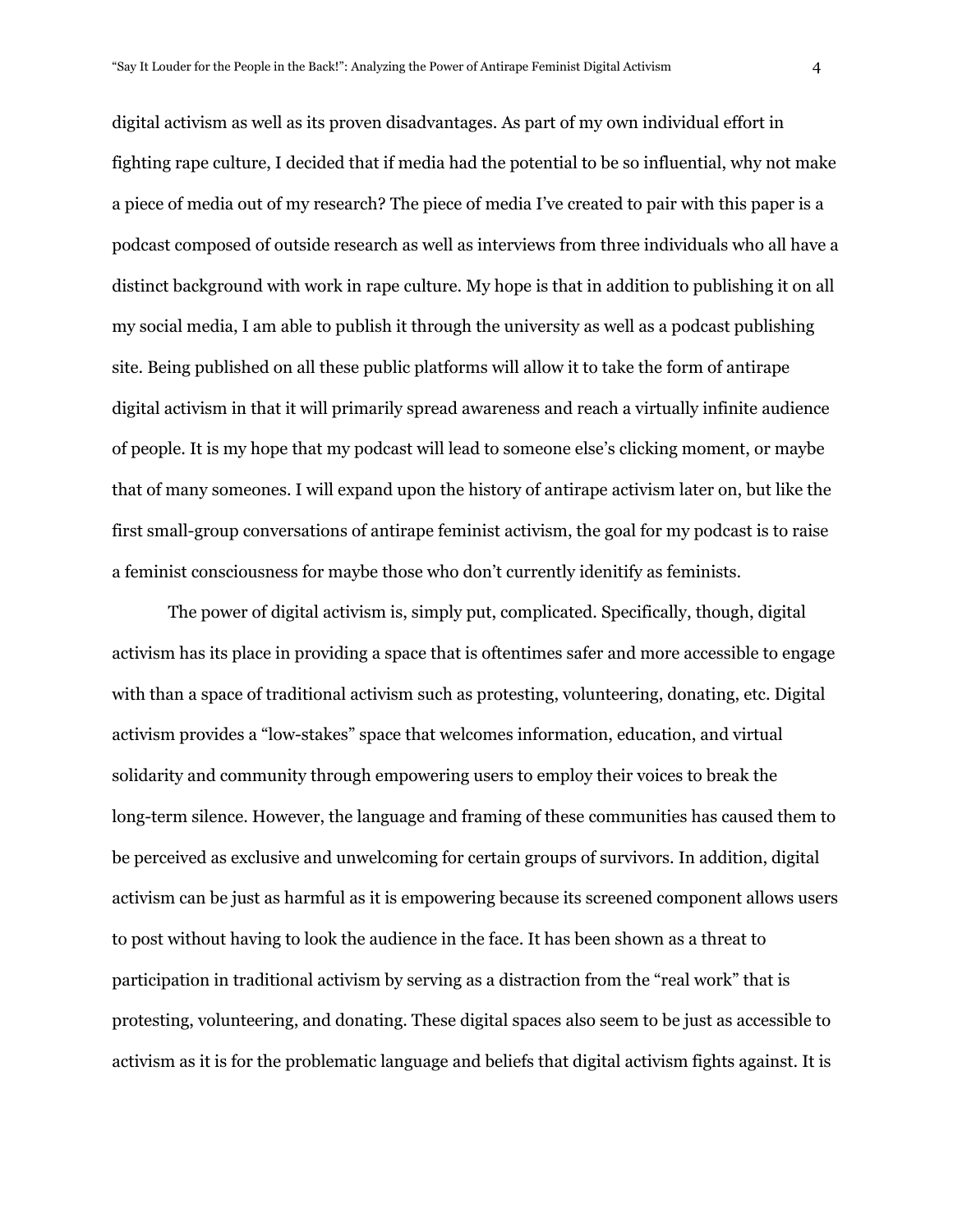my conclusion that the feminist and antirape culture community needs to utilize the benefits of both traditional and digital activism working in tandem to achieve their goals. However, it is also part of my conclusion that many questions still need to be answered before the antirape activist movement can be successful in diminishing rape culture.

To lead to this conclusion, first, I discuss why rape culture is so harmful and problematic to begin with. Then, I define and provide background information and histories of both antirape traditional activism and antirape digital activism. Then, I discuss three benefits and the accompanying limitations of antirape digital activism, each section ending with a question and possible area of further research. Ultimately, it is clear that digital activism is powerful. But, real change will not be achieved if traditional activism is rendered obsolete.

### **We Live in a Rape Culture**

One minute and 13 seconds. Most everyday activities take longer than that. Brushing your teeth, taking a restroom break, engaging in a small talk conversation, finishing a song on Spotify. Every single one of those everyday activities all take longer than the time it takes for another American to be sexually assaulted in the United States (RAINN, 2020). Every 73 seconds. According to the Rape, Abuse & Incest National Network, known as RAINN, this statistic equates the number of yearly sexual assault survivors to around 433,648 people per year (RAINN, 2020). That number represents the United States alone.

This statistic is evidence to the fact that Americans live in a rape culture. In its simplest terms, rape culture is the normalization of sexual violence. First coined by American radical feminist philospher Susan Griffin in 1977, the term "rape culture" has come to describe this normalization, but it also encompasses all the ways through which this normalization happens (Griffin, 1971). In the first essay in which she coined the term, Griffin describes one of these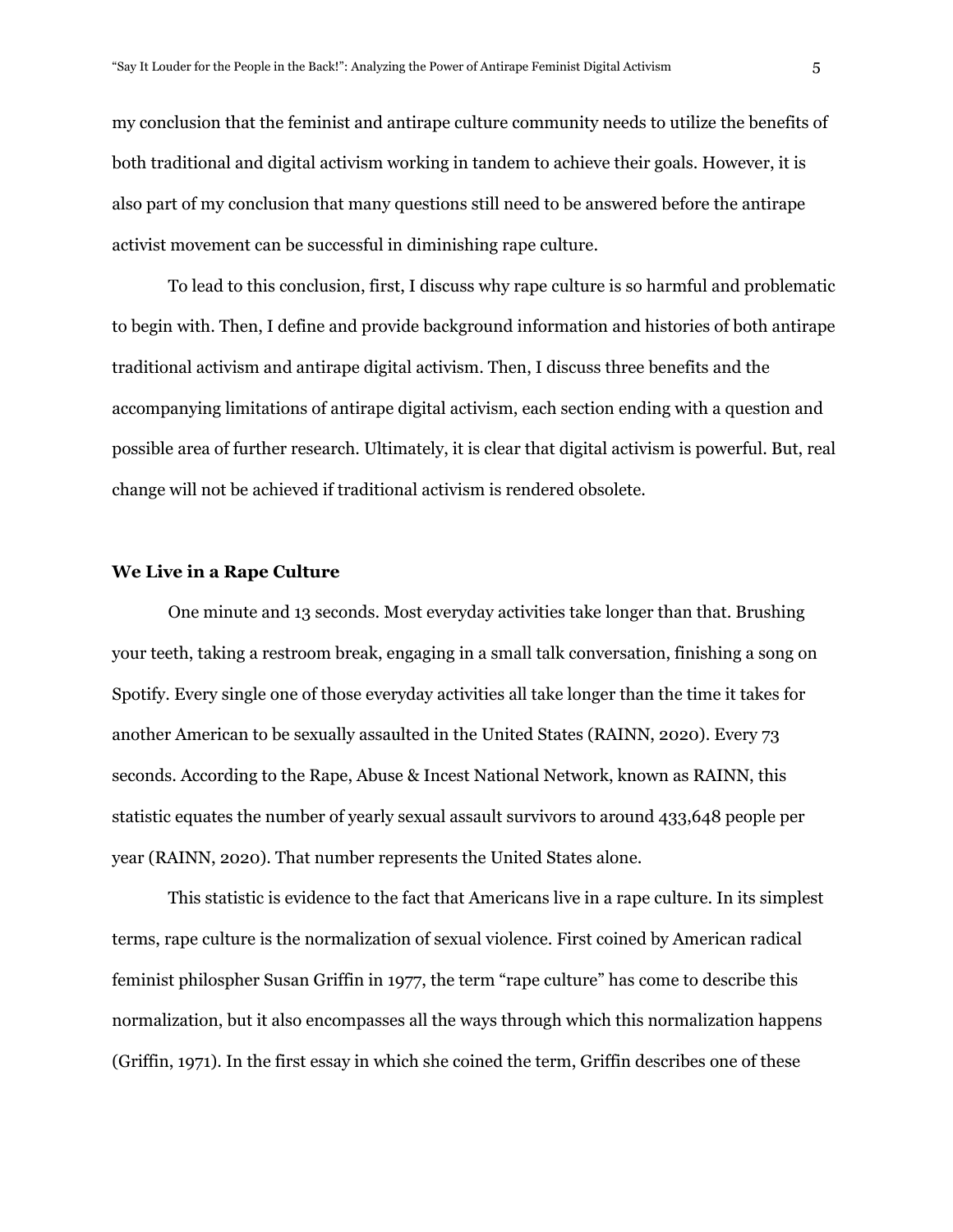ways. She discusses a type of burden of protection that certain individuals in society must adapt to in order to avoid being sexually assaulted (Griffin, 1971). This burden of protection Griffin talks about was later discussed further and coined as what Gill Valentine called the "geography of fear" (Valentine, 1989). In 1989, Valentine defined the "geography of fear" as a term used to describe how female-identifying individuals, whether consciously or subconsciously, are constantly aware of their behavior and change it to decrease the likelihood of being sexually assaulted, especially in public places. An essay written by scholar Rachel Hall describes also how following the "geography of fear" leads to female-identifying individuals feeling this pressure to become and maintain being a "tough target" (Hall, 2004, pg. 6). Hall talks about how, within this pressure, there is a hidden disclaimer that essentially tells potential survivors that "only you can save yourself" (2004, pg.6).

This becomes related to what is known as victim-blaming, which is when language surrounding a rape incident places the rape victim at fault for their own assault. Dr. Amy Dellinger Page, a Professor of Sociology and the Undergraduate Programs Director for Sociology at Appalachian State University, discussed in our interview how our society is incredibly focused on "placing the onus [burden] on potential victims to alter their behavior to somehow reduce the risk of their assault versus focusing on what do offenders do or how should we talk to potential offenders about how not to offend…. So, if that's the case, then how do we better inform individuals so that they don't become perpetrators of sexual violence?" (Page, 2020, personal interview). It is important to note how incredibly harmful it is to focus extensively on victims instead of the perpetrators because in this way, rape becomes a passive event; something that happens to the unlucky people that don't take the necessary precautions. It also becomes something that can't be helped or changed and it discounts the fact that experiencing sexual assault has lasting long-term effects that a victim can carry with them forever. If the goal is to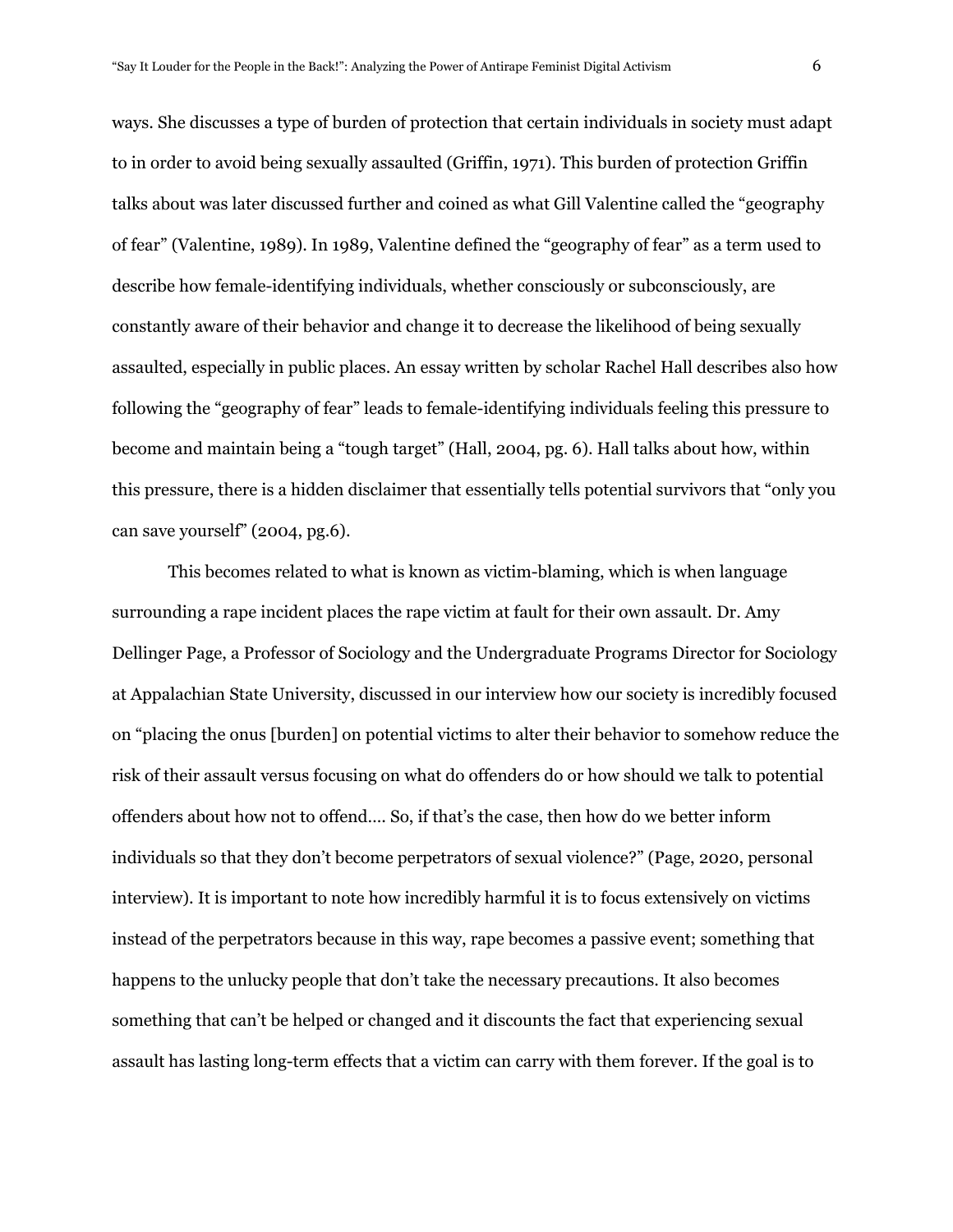ultimately end rape culture, then rape needs to be accurately framed as an active crime that someone wrongfully commits against someone else and needs to be held accountable for.

One way in which this framing is skewed is through the belief of rape myths, which are the false preconceived notions one internalizes about rape due to societal perpetuation. One of the biggest rape myths, according to Dr. Page, makes the majority of sexual assault seem "not that bad" (Page, 2020, personal interview). She explains how in a rape culture like ours, "when we picture rape in our minds, it is a stranger jumping out the bushes at night and attacking a virginal women who incurs a lot of physical injuries and goes straight to the police to report." While this type of situation does happen and has happened, she says, a situation like this does not represent the "vast majority" of rapes that occur. It is when we only accept this one stereotypical rape scenario as an actual rape that we are then discounting what happens during the majority of rapes. It is in this way that Dr. Page explains why the widespread belief of rape myths like this one continues to discount the atypical account of victims and perpetuate this problematic way of thinking.

Dr. Michael Eng, Assistant Professor of Philosophy at Appalachian State University, argues that rape culture is deeply rooted in patriarchy and they are essentially one in the same (Eng, 2020, personal interview). First recorded in the 1630s, the term "patriarchy" comes from the Greek term "patriarkhia" which dates back to the 1560s (Online Etymology Dictionary, 2020). Simply translated, it means to be ruled by men (literally, "law of the father"). In our interview, Dr. Eng explained how a patriarchal, rape-prone society is founded by the underlying principle that women should have no subjectivity and should be treated as property. He says part of his understanding of rape culture is "this idea that women's bodies are material simply available for use." This is what is known as the objectification of women and women's bodies. Dr. Page discusses this very issue when she says how the objectification of women, along with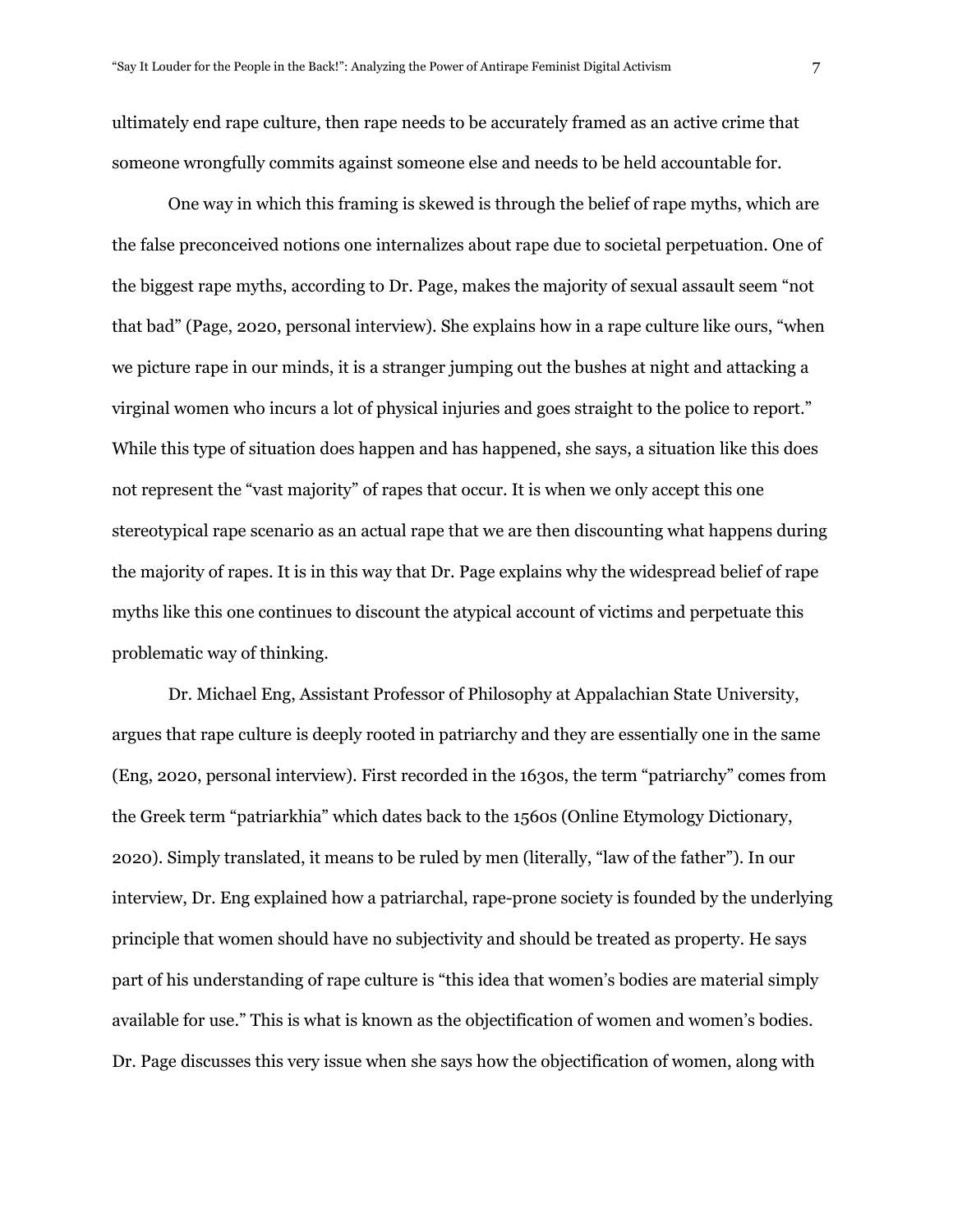other problematic aspects of rape cuture like the infantilization of adult women and the sexualization of young women, "derives from the fact that rape began as a property crime not as an individual level crime" (Page, 2020, personal interview). She says it's all about "devaluing women in the sense of their only real commodity is their sexuality and that complicates how we think about sex interactions and then it affects how we view the crime of rape."

The devaluation and objectification of women is largely perpetuated by the ideals of toxic masculinity. Jeremy Posadas, an Associate Professor of Gender Studies at Austin College, says "if we want to eradicate sexual violence, we must transform the apparatuses by which boys are subjectified into toxically masculine men" (Posadas, 2017, pg. 177). By this, Posadas is echoing what author of *Asking For It* Kate Harding means when she writes, "every American boy is at risk of growing up to become a rapist" (Harding, 2015, pg. 37). When asked about this quote from Harding's book, Dr. Page said she somewhat agrees but she thinks that:

...we have to be careful that we don't make it sound like masculinity [or the multiple masculinities that exist] in that of itself is bad. I think how we socialize and how we describe masculinity can be problematic when it's...very toxic and very narrowly focused. The majority of men do not fall into that category. It's a small group of men that really adhere to these toxic masculinity ideals (Page, personal interview, 2020).

She goes on to say that it is actually extremely important that men be engaged in the conversation surrounding rape culture because toxic masculinity is toxic for everyone, not just women. She says, "We want to have a better understanding of the complexities, the harms that [men] feel, the pressures that they feel and that they experience and I don't think that it's fair to discount those." Sara Crouch, the Outreach Coordinator of the Boone non-profit OASIS (Opposing Abuse with Service, Information, and Shelter) agrees when she said in our interview,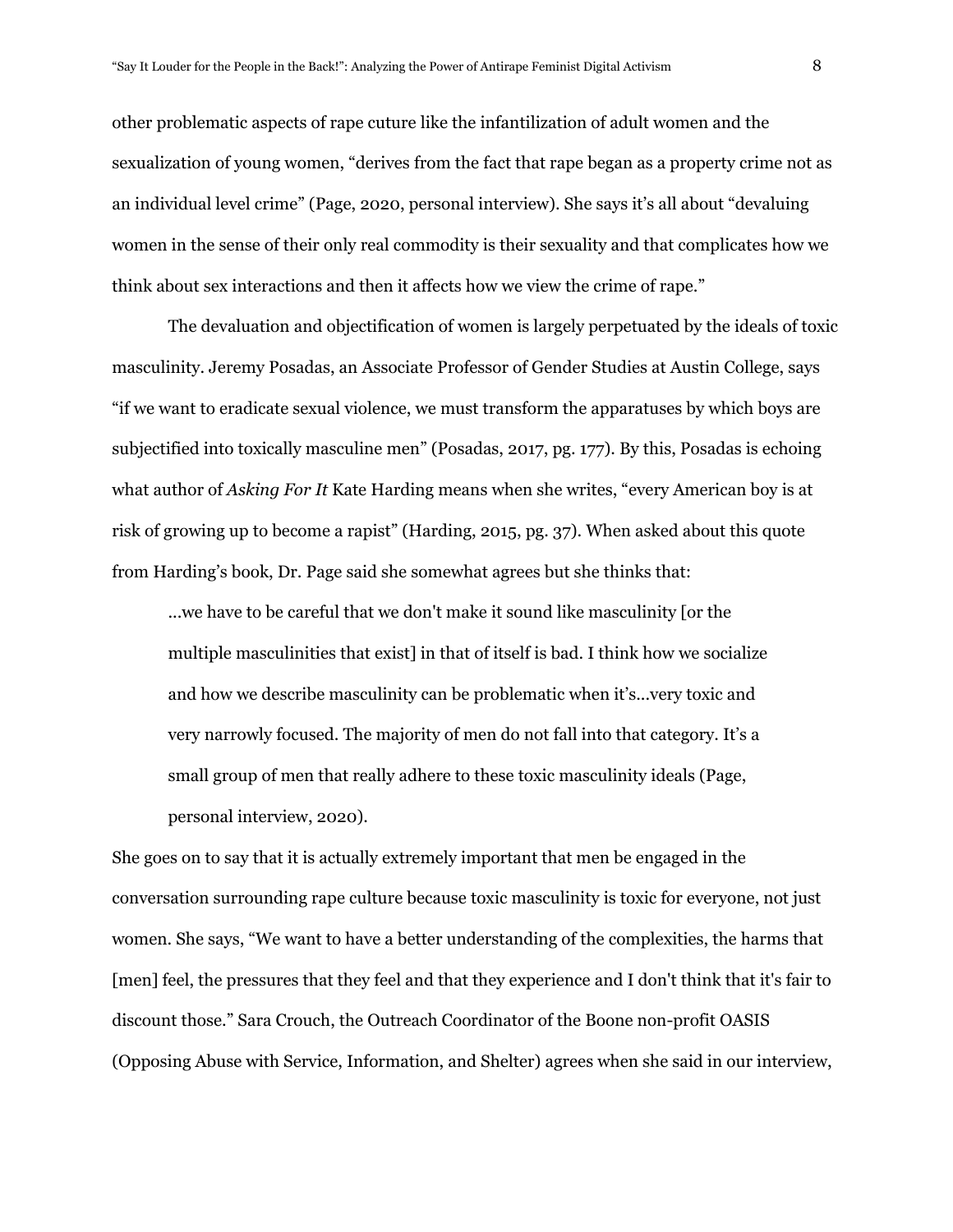"I don't think that maleness is inherently the issue; it's that toxic masculinity; it's those societal functions that allow masculinity to be seen as superior...and lead to sexual violence or intimate partner violence" (Crouch, 2020, personal interview).

In addition, Dr. Page discusses how problematic our language and messages surrounding sexual violence are in American society. She says, "We promote [sexual violence] in a lot of ways and some of that is through this contradictory messaging that we have. We say it's bad but then we don't treat it as though it's bad" (Page, 2020, personal interview). A large part of the reason why this messaging is so contradictory is because of the institutional role in promoting rape culture. Sara Crouch adds on to say how rape culture isn't only just about rape. To her, "it's also about the institutions….and the hierarchies that allow things to happen and for perpetrators to get away with it or to not be punished to the full extent of the law" (Crouch, 2020, personal interview).

In the discussion of institutions, Dr. Eng spoke in our interview on how one of the areas he is most interested in studying is this process of how "cultural logics" such as patriarchy are manifested and perpetuated within institutions like the university (Eng, 2020, personal interview). He argues that patriarchy isn't "outside" of institutions; rather, he says, "it's the air, it's what we breathe" in that "patriarchy shapes the spaces that we're in, even the spaces that we might be in to critique patriarchy." It is this toxic patriarchal air that we breathe that allows for what Susan Griffin described in her essay as a kind of "terrorism" which severely limits an individual's freedom (Griffin, 1971, pg. 34). It is because of this type of terrorism that the existence and constant perpetuation of rape culture and patriarchy is a public health and human rights issue. It is this threat to our wellbeing, safety, and humanity that antirape feminists have been resisting through activism.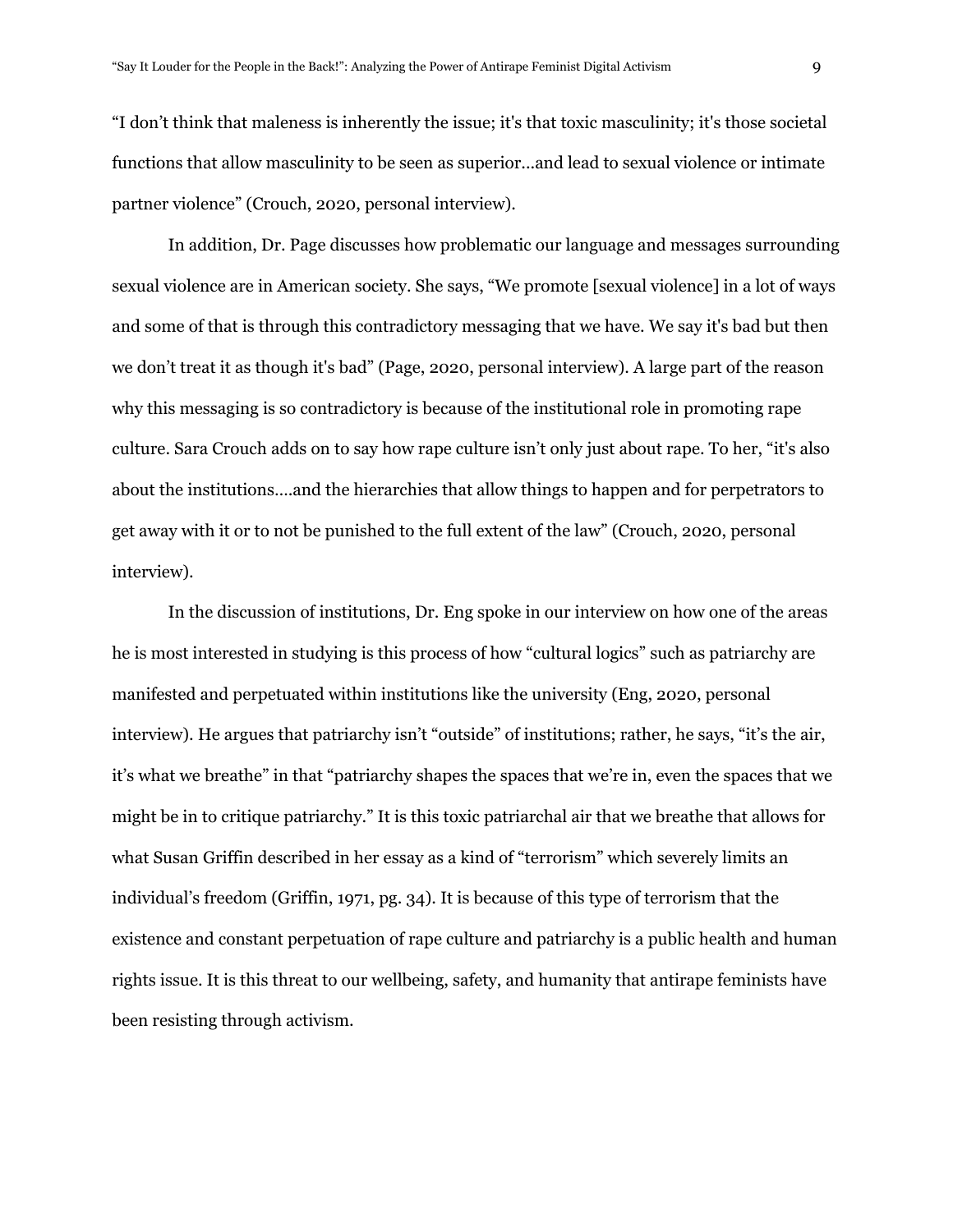#### **The History & Evolution of Antirape Feminist Activism**

It is clear that rape culture is a problem that affects everyone. It is my argument that antirape digital activism can most certainly be used to help resist this problem, but it cannot and should not replace the work done through antirape traditional activism. This next section aims to provide background information regarding the histories of antirape traditional activism as well as the more recent creation of digital activism. To clarify, antirape traditional activism in this context can be defined as protesting, volunteering, and providing donations in the effort of resisting rape culture. In other words, I would define traditional activism to be giving time, money, or other resources that will directly benefit the antirape cause. This next section begins with the great words of black feminist author bell hooks to explain how rape culture thrives and operates through the perpetuation of silence.

#### *Antirape Traditional Feminist Activism*

In understanding rape culture, one of the most important aspects to recognize is how similar rape culture is to other oppressive structures. Similar to racism, homophobia, ableism, transphobia, etc., rape culture was created and is currently sustained through the absence of voice. In other words, the existence of rape culture depends on maintaining silence: the silence of victims, the silence of perpetrators, the silence of bystanders, the silence of the institutions that have the power to change the system, and the silence and failure of law enforcement to treat sexual assault as it should be treated. When no one is willing to speak up about an issue like rape culture, nothing will be done because this silence gives everyone who is not directly affected by it a "pass" to act like it doesn't actually exist. Black feminist scholar bell hooks wrote in her 1989 book entitled *Talking back: Thinking feminist, thinking black*, that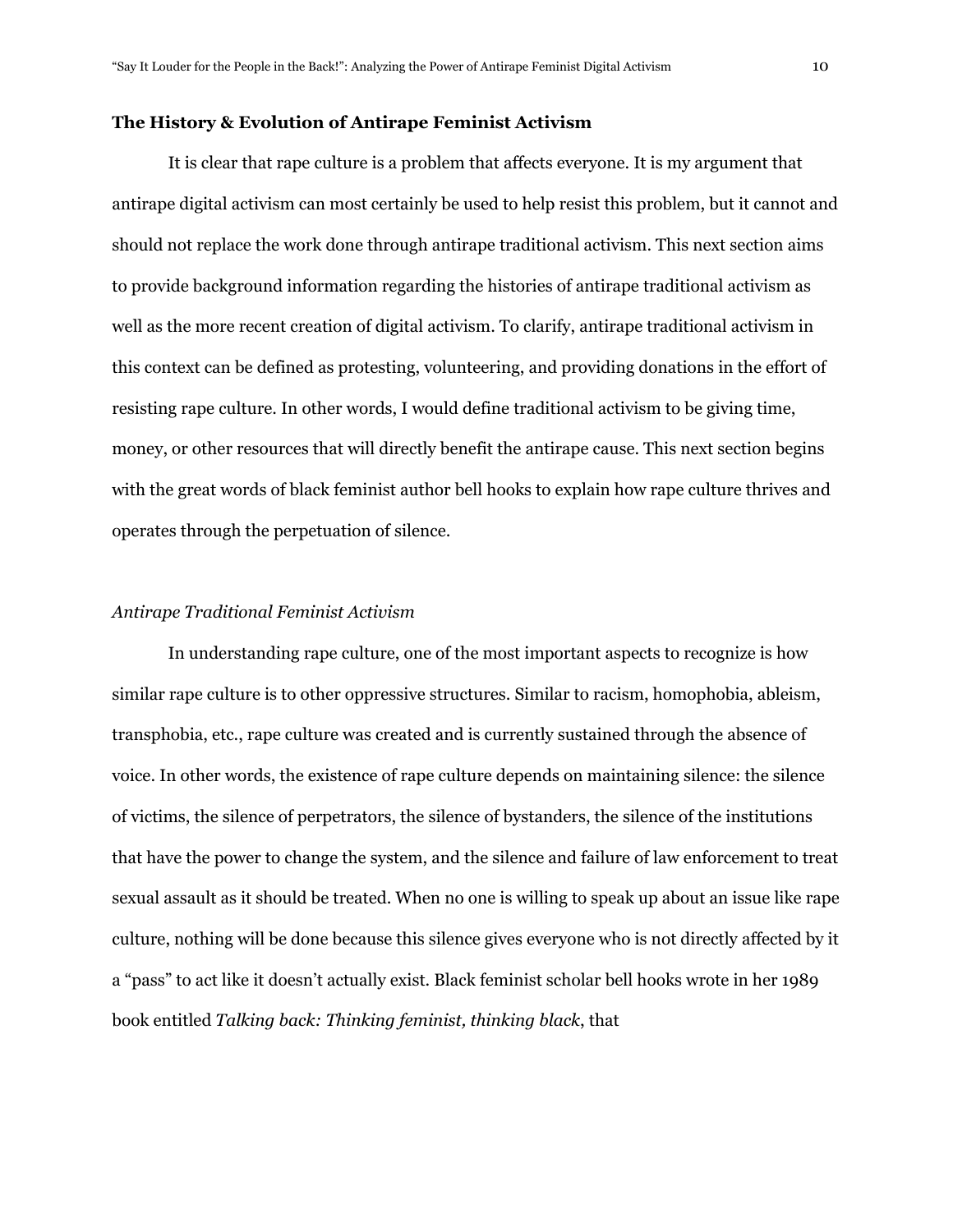When we dare to speak in a liberatory voice, we threaten even those who may initially claim to want our words. In the act of overcoming our fear of speech, of being seen as threatening, in the process of learning to speak as subjects, we participate in the global struggle to end domination. When we end our silence, when we speak in a liberated voice, our words connect us with anyone, anywhere who lives in silence (hooks, 1989, pg. 18).

Ultimately, silence allows more silence. This is why even prior to the development of the internet, anti-violence-against-women traditional activism surged in the 1960s and 70s during second-wave feminism because of the development of a feminist consciousness (Ake & Arnold, 2017). As Sara Ahmed defines feminism, she says it is like making like-minded friends through literature (Ahmed, 2017). It is in this way that she describes the feminist consciousness. In an article published for the *Quarterly Journal of Speech,* Assistant Professor in the Department of Communication at the University of South Florida and author Tasha N. Dubriwny argues that rhetoric, and specifically feminist rhetoric, is a "collaborative activity" that makes up feminist consciousness and has three elements (Dubriwny, 2005, pg. 395). She argues that collective feminist rhetoric has "an active and participatory audience, the deployment of an experiential epistemology, and the transformation of the meaning of individual experiences through the articulation of those experiences" (Dubriwny, 2005, pg. 418). In other words, Dubriwny says the feminist consciousness is based on the sharing of experiences from its participants, which is engaged with by an audience who gives meaning to those experiences, which results in the individual sharer feeling what Ahmed described as a community of friends. Dubriwny also says that the emphasis on individualized experiences causes the collective rhetoric to be "particularly useful to groups taking an anti-hegemonic stance" (Dubriwny, 2004, pg. 418). In the late 60s and early 70s, survivors of sexual assault discovered that the experiences they had gone through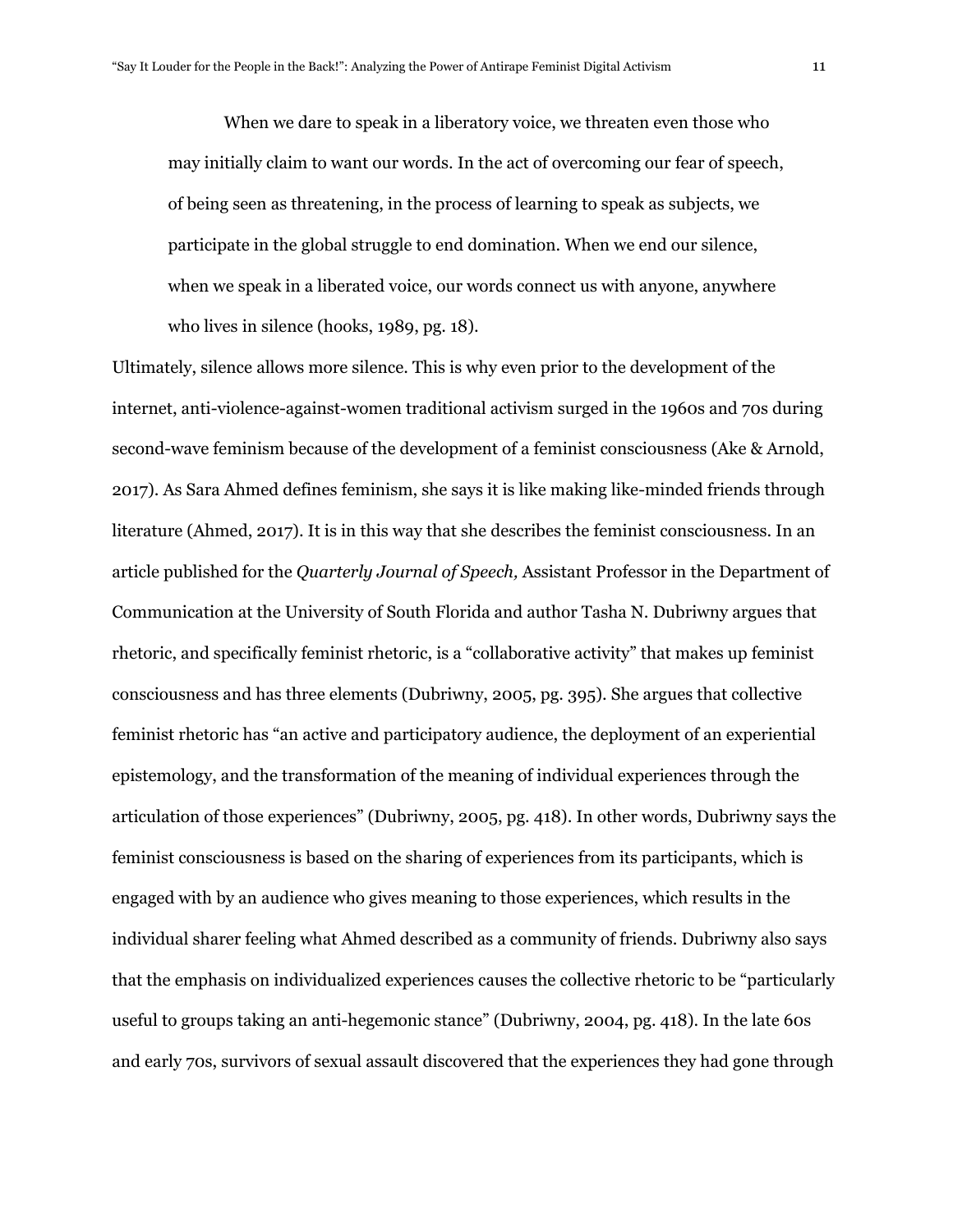were not unlike the experiences of others (Loney-Howes, 2019). Conversations in small-group settings first allowed them to see how large of an issue sexual assault actually was (Loney-Howes, 2019).

Sexual assault first became part of public discourse because of early antirape activist events like the speak-out in 1971 led by the New York Radical Feminists group in New York City (Ake & Arnold, 2017). It was around this time that feminists began to understand rape as an act of power, not sex, that meant to further oppress the feminine and sustain the dominance of the masculine (Ake & Arnold, 2017). With this new framework in mind, more and more feminists sought to break down male-dominated institutions (Ake & Arnold, 2017). In this effort, the first Rape Crisis Center (RCC) was created in Berkeley, California in 1971 with many others to follow around the nation (Ake & Arnold, 2017). It is through these centers that local women were first able to volunteer, donate, and provide other support in the fight against rape culture. At the same time, hospitals and police stations became populated by feminist activists who believed and advocated for rape victims to be treated in a sensitive and timely manner (Ake & Arnold, 2017). In another way, feminist legal scholars began fighting for legal reform in order to discourage victim blaming in the legal procedure of a rape case (Ake & Arnold, 2017). The mid to late 70s brought about national organizations such as the National Center for the Prevention and Control of Rape (1975) and the National Coalition Against Sexual Assault (1979) (Ake & Arnold, 2017). It was also in the late 70s that Susan Griffin coined the term *rape culture* and other feminist scholars began working towards calling out the falsities of rape myths (Herman, 1989).

The Boone non-profit OASIS (Opposing Abuse through Service, Information, and Shelter), whom Sara Crouch works for, was one of the centers founded in the late 70s (OASIS, Inc., 2015). Although, as Sara explains, OASIS is a dual agency which means they serve both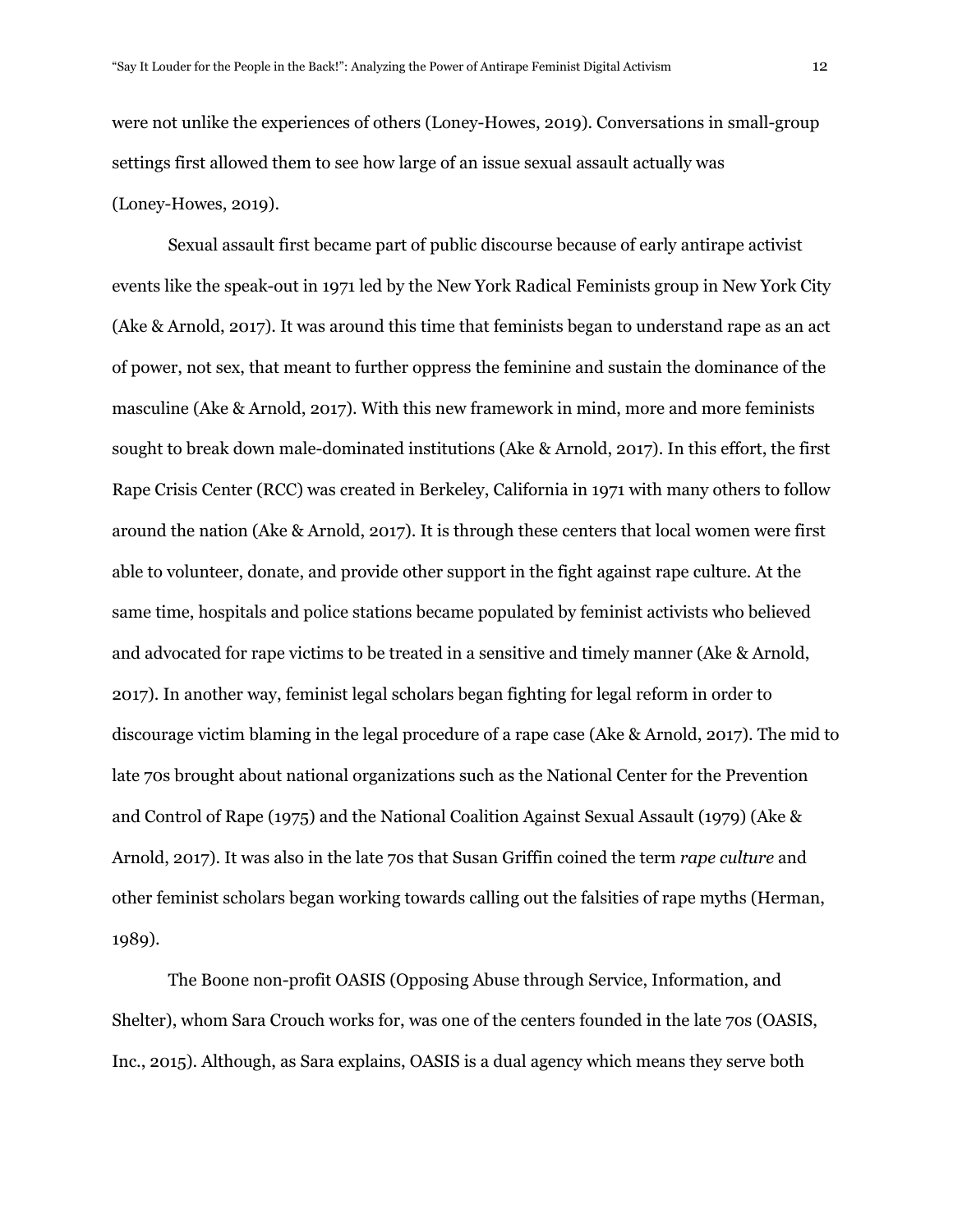sexual assault survivors as well as domestic violence survivors. Currently, it serves Watauaga and Avery counties by providing survivors with free and confidential services such as legal and medical advocacy, crisis counseling, a 24 hour hotline in both English and Spanish, support groups, temporary and emergency shelter and many others (OASIS, Inc., 2015). Sara says their goal has always been to "provide direct client services, focus on their healing through trauma intervention and….eventually ending that form of violence." It is with the development of her position as Outreach Coordinator that a dual agency like OASIS is able to utilize both traditional *and* digital activism today. Specifics about her position and the role it plays in digital activism will come in a later section.

Similarly to OASIS, the "Me Too" Movement (different from the #MeToo Movement) actually began as an antirape traditional activism movement that sprouted within a low-income community of young women of color (Me Too, 2018). In 2006, a woman named Tarana Burke was serving as a youth worker in these lower-income areas (Burke, 2018). She worked directly with young people of color and one day, had a conversation with one of them that changed her life forever. After doing a session with the youth where many of them opened up about painful times in their lives, the instructors including Tarana encouraged these young women to come talk to them privately if they needed to. One girl named Heaven approached Tarana after the session and told her about how she was being sexually assaulted by her mother's boyfriend. Less than five minutes into the conversation, Tarana couldn't listen anymore because Heaven's experiences connected all too deeply with her own. She ended up cutting her off and turning her to someone else. On the official "Me Too" Movement website, Tarana voices this story and says as she turned Heaven away, she "watched her put her mask back on and go back into the world like she was all alone and I couldn't even bring myself to whisper…me too" (Burke, 2018). After this, Burke enlisted others to help begin "local grassroots work" (Me Too, 2018). Still currently,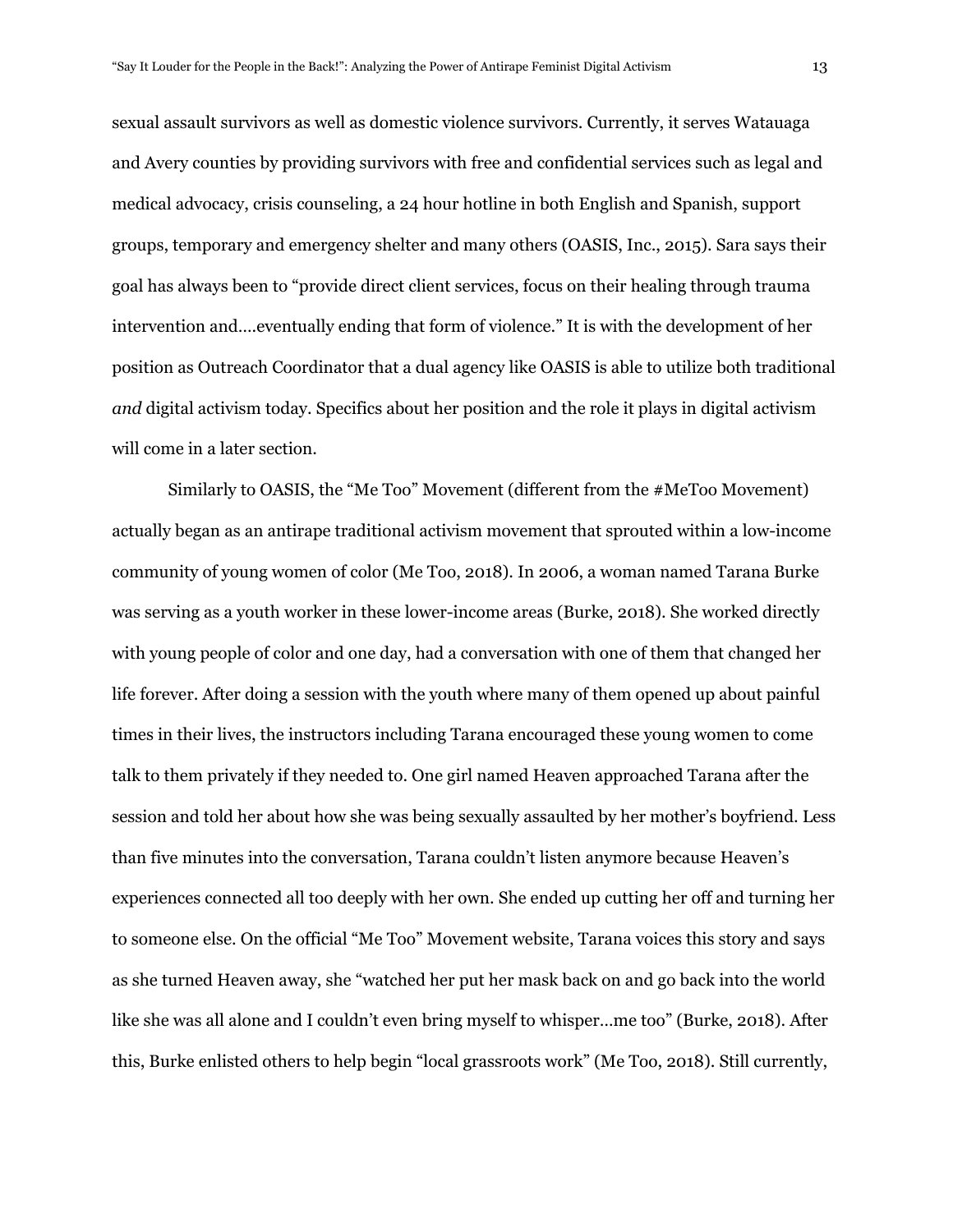the movement aims to start up and support community-based action in order to "interrupt sexual violence" (Me Too, 2018). It wasn't until the development of antirape digital activism and one of the biggest acts of it in October 2017 that nearly the entire world knew the words "me too".

# *Antirape Digital Feminist Activism*

After the development of the internet in the 80s and most certainly after the development of the first social media platforms, it would only make sense that the patriarchal and rape-prone discourse that plagued the pre-internet public sphere would eventually also land on this newly created and virtual public sphere. Thus, antirape digital activism was born. In this context, digital activism is defined as "the use of new information - communication technologies to support social and citizen movements" (Yang, 2017, pg. 362). It can involve posting words, pictures, videos or popular images with social context called memes. For example, one of the more popular memes within feminist discourse that indicates support or agreement is the comment "Say it louder for the people in the back!" sometimes paired with a picture of Meryl Streep shouting her support at the Oscars as seen below (Sadwick, 2019).



It is important to note that this definition of online activism describes it as "supporting" social movements that are implied to be bigger than mere online activity. It is in this way of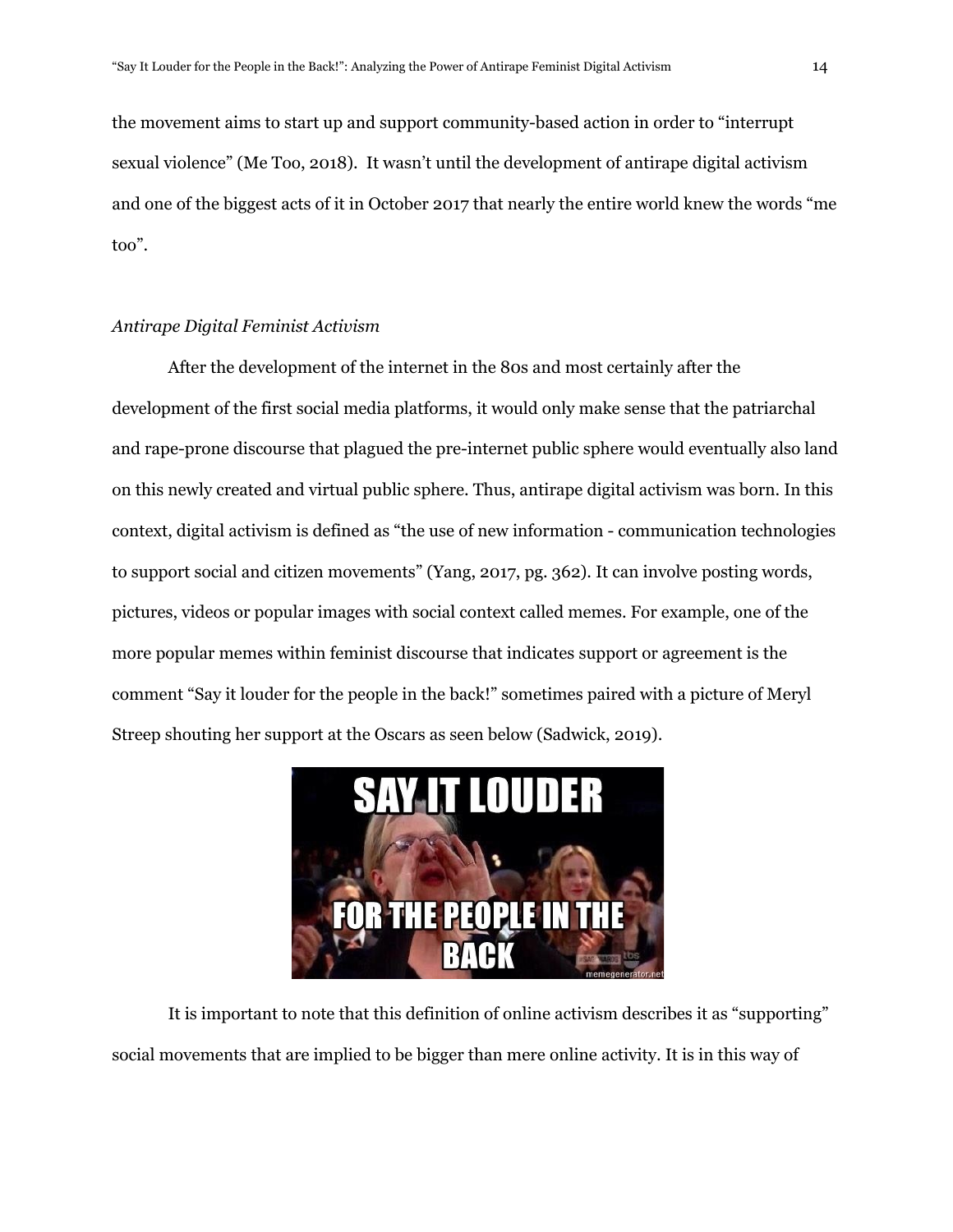"supporting" that digital activism's role seems to be primarily spreading awareness and, as Dr. Page points out, providing exposure to people who have never had to think about certain issues and "plant the seed" (Page, 2020, personal interview). It was years before the #MeToo Movement that social media first showed its power in raising worldwide awareness about sexual violence. In 2011, social media platforms became essential in drawing international attention to the antisexist, antirape movement that started in Canada called *SlutWalk* (Loney-Howes, 2019)*.* It began after a Toronto police officer was quoted as saying that if women didn't want to get raped, they should stop dressing so provocatively (Loney-Howes, 2019). His comments triggered protests from Canadian women who identified his comments as harmfully encouraging victim-blaming (Loney-Howes, 2019). What started in Canada was shared on social media platforms and led to millions of women around the globe expressing their support for the *SlutWalk* movement (Loney-Howes, 2019).

This instance of sharing activism through social media highlighted how a digital activist's post can be the most successful in reaching the most exposure when it goes "viral". According to an article published in *Articles in Advance,* for an idea or post to be "viral," it must "grow through a person-to-person [online] diffusion process analogous to the spread of an infectious disease" (Goel, 2016, pg. 1). Essentially, something becomes viral when its popularity causes it to be shared between people enough to where it reaches an exponential amount of people over a relatively short period of time. Sara Crouch equates it to taking a megaphone in the middle of the street and shouting the contents or words of the post (Crouch, 2020, personal interview).

This virality can be boosted if the post includes a hashtag, which can allow it to trend and also be searched by users in the Twitter search box (Loney-Howes, 2019). Therefore, when one influential user who has a large amount of followers posts a hashtag, it can easily be circulated around the platform and cause, what I like to call, a flooded feed. Soon, more and more users are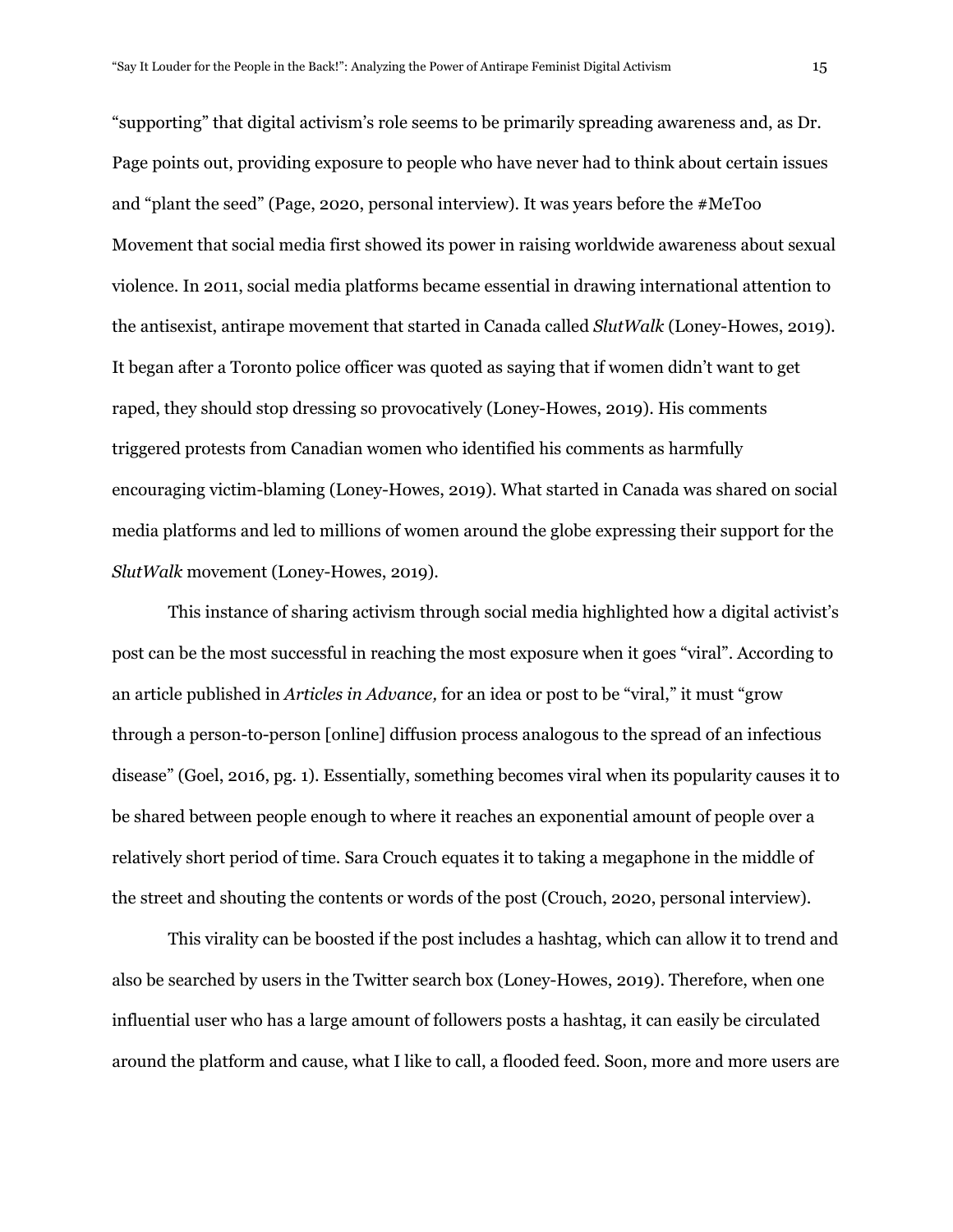seeing the hashtag, maybe engaging with the original post, and then using the hashtag themselves, allowing for even more users to see it. In essence, the exposure to one post with an original hashtag becomes exponential.

This is exactly what happened in October 2017 with a post from white American actress Alyssa Milano when she tweeted in response to sexual assault allegations against Hollywood producer Harvey Weinstein: "If you've been sexually harassed or assaulted write 'me too' as a reply to this tweet" (Pflum, 2018). Her influence and reach as a popular American actress sparked an eruption of replies from survivors all around the world (Pflum, 2018). Although initially unaffiliated with Tarana Burke's movement, Milano's tweet caused what started as "local grassroots work" to become a worldwide explosion of survivors posting the hashtag #MeToo in order to give voice to the sexual violence that had been silenced for far too long (Me Too, 2018). Dr. Amy Dellinger Page says, "The idea behind [the online movement] is to show how common, how frequent, how pervasive in all realms of everyday life the experience of sexual harassment, sexual violence, and street harassment [are]..." (Page, 2020, personal interview). And one could say it did. The #MeToo Movement made headlines for months in the media, became a household term that nearly everyone knew about, and ultimately exposed big-named perpetrators, many of whom were given immediate leave from their high-ranking positions (Loney-Howes, 2019). Because of this, Mendes (2018, pg. 1) calls it, "perhaps one of the most high-profile examples of digital feminist activism we have yet encountered." It wasn't until February of 2020 that the original perpetrator headlining the movement Harvey Weinstein was found guilty of rape in the third degree and a criminal sex act (CBS News, 2020).

If nothing else, the #MeToo Movement demonstrated that there is power in voice. Like hooks (1989) says, our words can be so powerful that once they are spoken, they have the power to establish connections between us and any other person who has ever been silenced. That is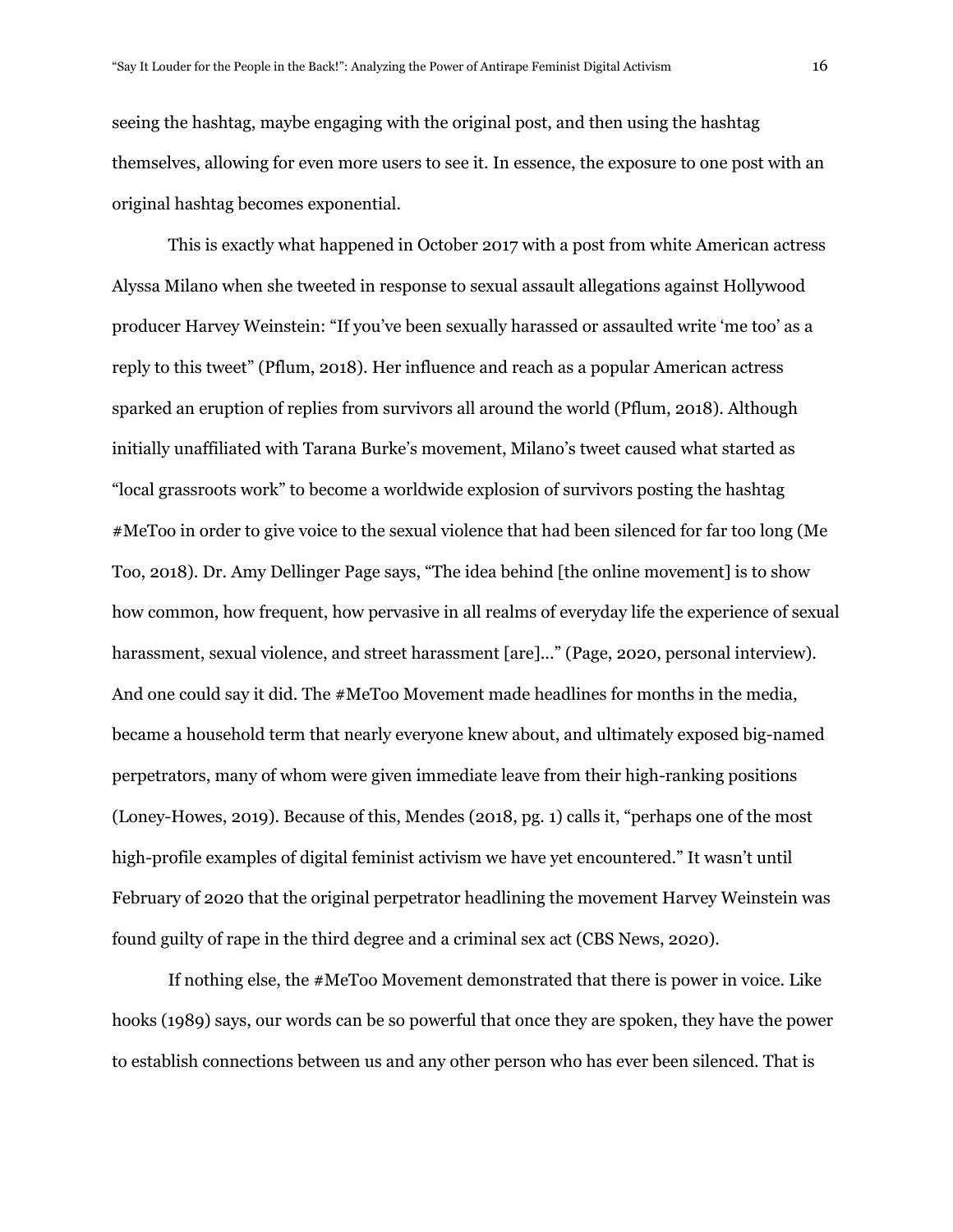especially true for the virtual connection, solidarity, and community created out of the #MeToo Movement. It is through this community of virtual voices and this one collective consciousness that the power of digital activism is proven.

However, there are caveats to this power. This next section explores more deeply into three of antirape digital activism's benefits along with an accompanying limitation, the first directly critiquing the community that the #MeToo Movement has created. As I have already said, the power of digital activism is very complex, which is why Dr. Page calls it a "double-edged sword" (Page, 2020, personal interview).

# **The "Double-Edged Sword": Benefits & Limitations of Online Activism**

When asked about digital activism, Sara Crouch says, "It's a great thing, it's a hard thing, and it's so many things, so many different good things and bad things and opportunities and disadvantages...it's really something" (Crouch, 2020, personal interview). The role of digital activism is complex, which is why I argue it yields the best results for change when paired with traditional activism. Each of these next three subsections present research that proves a benefit as well as contrasting research that highlights an accompanying limitation. After the presentation of all research, each section poses its own question that will surely convince you of the complexity of this issue.

# *Exclusion from the Community around #MeToo*

I have already discussed how the #MeToo Movement is an act of antirape digital activism that has broken the silence that bell hooks so eloquently describes as a necessity for oppressive structures to exist. It is this breaking of silence through engaging with the feminist consciousness that explains why a social media movement like #MeToo exploded in the way that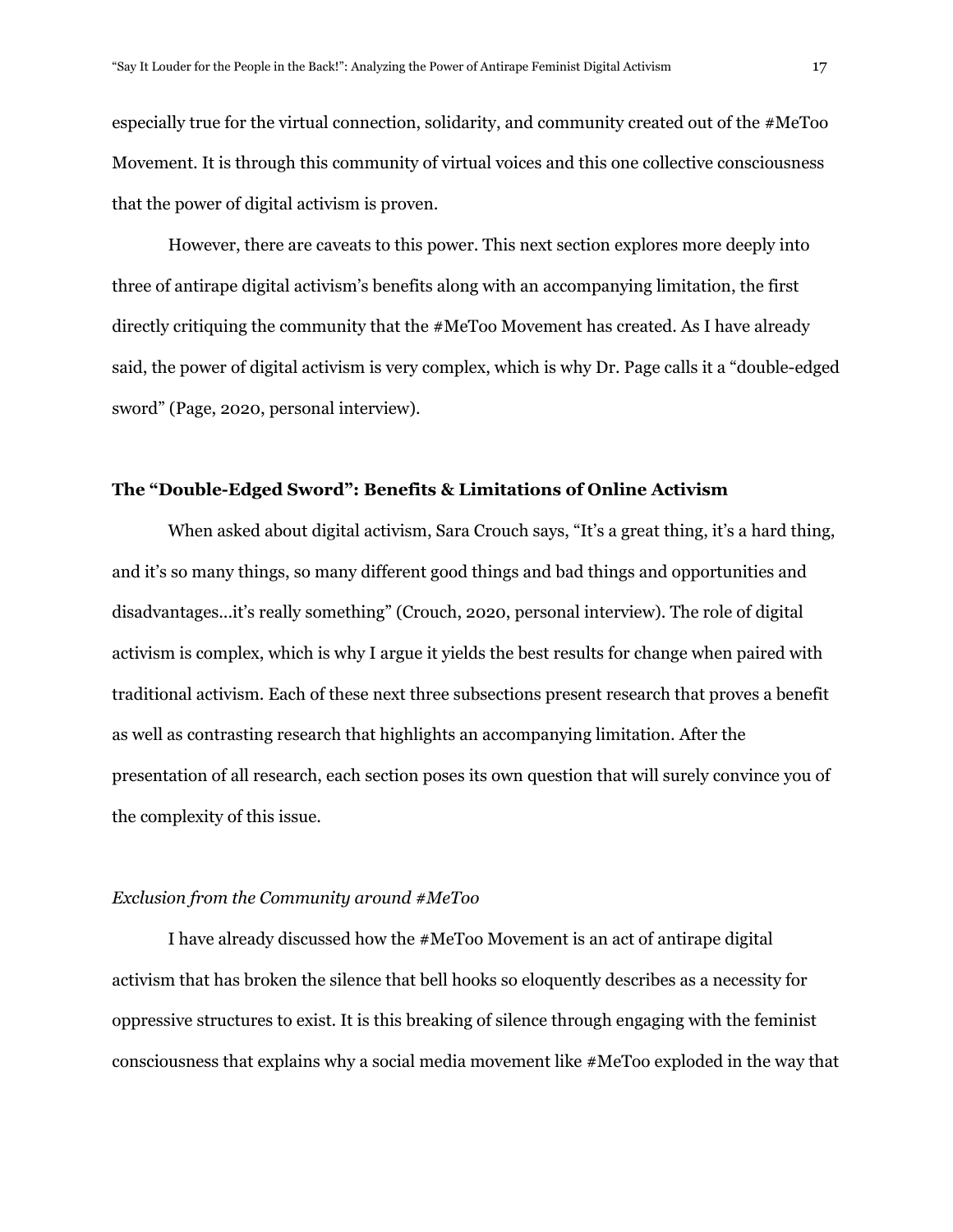it did. Specifically, by using the hashtag that so many others had used before you, it becomes empowering to understand the very same four words that draw your eye when you land on the homepage for Tarana Burke's "Me Too" Movement: "You are not alone" (Me Too, 2018). It is in these four simple words that comfort is found, solidarity is established, and quieted voices feel just a little bit more empowered to speak than they did before.

However, it becomes problematic when this formed online community of survivors is portrayed and perceived to be helping the "women's issue" of sexual violence. The reason for this societal framing, Dr. Eng says, is because living under patriarchy means "the primary material...for patriarchy to establish itself and maintain itself is the feminine. And so women-identifying individuals, they are subject disproportionately to violence" (Eng, 2020, personal interview). However, this portrayal is problematic for two main reasons and they both have to do with this framing of the feminine as the universal "victim". First, to equate "woman" with victim perpetuates the problematic gender norms that allow rape culture to happen in the first place. Dr. Eng says that this allows for experiencing sexual assault to become "part of what it means to be a woman within rape culture." In other words, if someone equates "woman" to "sexual assault victim" in their minds, then there will undeniably be the thought that women are *meant* or *well-equipped* to be in that position, meaning there is no reason for women not to be victims. Therefore, it does not need to be changed. Furthermore, this definition of woman as victim positions "woman" as automatically *beneath* men or the masculine. It places "woman", "victim", and "inferior" all in the same definition. It is in this way that positioning rape culture as a "women's issue" perpetuates the harmful gender norms that operate with the feminine being inferior or "less than".

In another way, framing sexual violence as a "women's issue" leads to the erasure of victims or survivors who do not identify as women. It is in this way that Dr. Page says we lose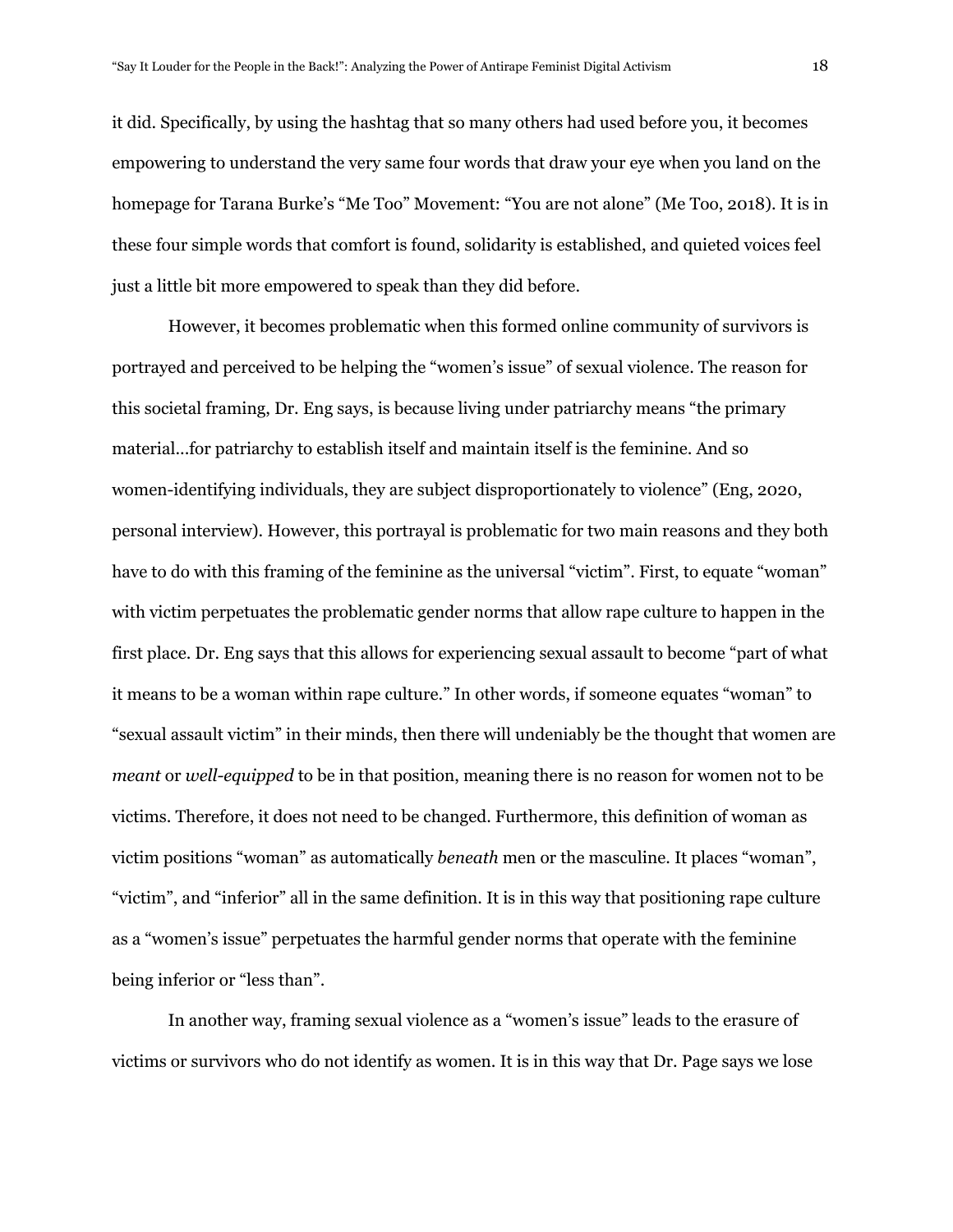the truth, which is that sexual violence is a human rights issue (Page, 2020, personal interview). She says we discount the experiences of survivors of color as well as non-binary, male, trans, and other non-female-identifying survivors because "we don't give them a space to acknowledge what has happened to them, give voice to their experiences, pull them into the movement [or] understand how their asssaults are different in some ways.". It is in this way that she says we lose the important nuances that make each individual's experience different.

In an article for *Mel Magazine*, the author interviews several male survivors of sexual assault and asks them why they never felt comfortable engaging in the movement (Holden, 2019). One interviewee says, "Women have been oppressed for so long that the #MeToo movement felt more like a recognition by society of all the atrocious things women have experienced...As a male, I tell myself that it's not about me and that it's important for the spotlight to be on women" (Holden, 2019). Another male survivor equated #MeToo male involvement with the #AllLivesMatter movement saying that, "Sure, there are problems [for men], but I feel like the focus is best on the most affected communities." Essentially, by #MeToo being framed as a "women's issue" rather than a human rights issue, it is clear many male survivors felt out of place sharing their own stories.

Even when well-known male survivors shared their stories, like actors Terry Crews and Brendan Fraser, many men still felt like it wasn't their place to say anything. A different article discusses Terry Crews's experience of being groped by Hollywood executive Adam Venit and how many people kept referring to his physique and size, asking him, "well, why didn't you just punch him?" (Bradley, 2018). The author points out how comments like that completely discount the consequences Crews would have faced for physically retaliating. It is in this way that masculinity is perceived to be a fail-safe way to say no to an assault, and therefore a reason why many men feel ashamed to come forward, as they feel like they were not "man" enough to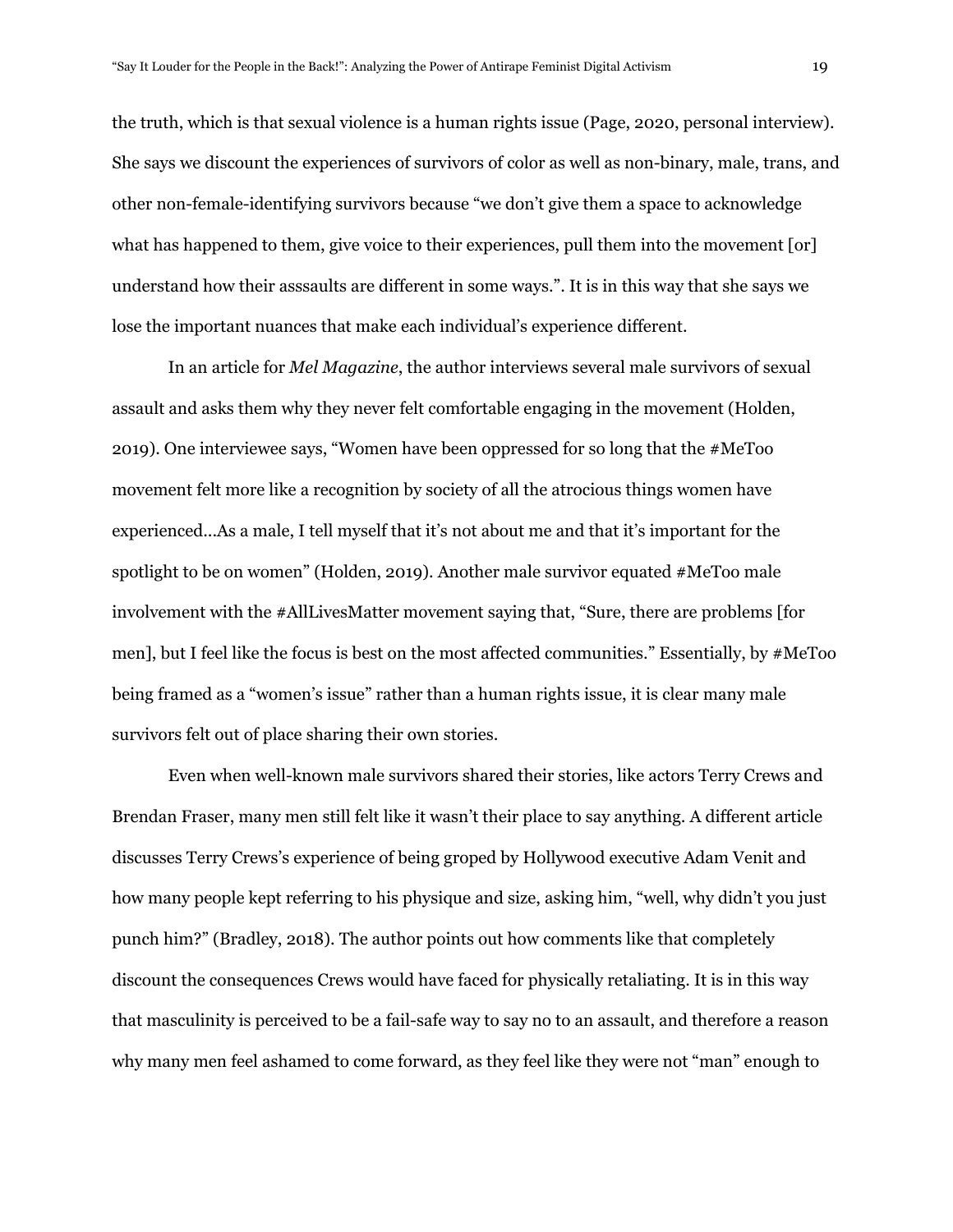handle the issue. In the case of a female offender and a male survivor, the author of a *USA Today* Opinion article explains how "getting laid is getting laid" for a guy and counts as an achievement, even if they didn't want it to happen (Bruggeman, 2019). These articles all relate back to the concept of toxic masculinity wherein a man is only a man when he is not emotionally vulnerable, can physically fend off any assault without consequence, and are expected to enjoy all sex, even when it is not consensual on their part.

Similarly, many transgender and non-binary survivors have experienced the same sense of hesitancy in joining the movement themselves because of the "women's issue" label. In a 2017 article written by a queer, non-binary survivor published by *The Huf Post*, the author explains the danger of gendering spaces like #MeToo because "for those who identify outside of the binary, gendered spaces can feel incredibly uncomfortable. Worse, we can be rejected from binary gendered spaces because of how we identify" (Clements, 2017). They also speak on how nonsensical it is that resources available for transgender and non-binary survivors are incredibly limited, when statistics show that this community of people is "an especially vulnerable population."

In a later article written by the same author for the platform called *them.,* Clements (2018) cites a 2015 Transgender Study done in the U.S. and points out that what the #MeToo movement has failed to highlight are the facts such as that over half of the nonbinary respondents who were assigned female at birth, like the author, reported experiencing sexual assault. Clements recounts their own story and explains how they have wondered where they personally fit in within a movement where "too many still believe that it is only experienced by conventionally attractive cisgender women, or that is only perpetrated by 'bad' cisgender men." Another article for *them.* adds onto that by highlighting the lack of attention #MeToo has shed for everyone but *cisgender white* women (Talusan, 2018). One interviewee of the article draws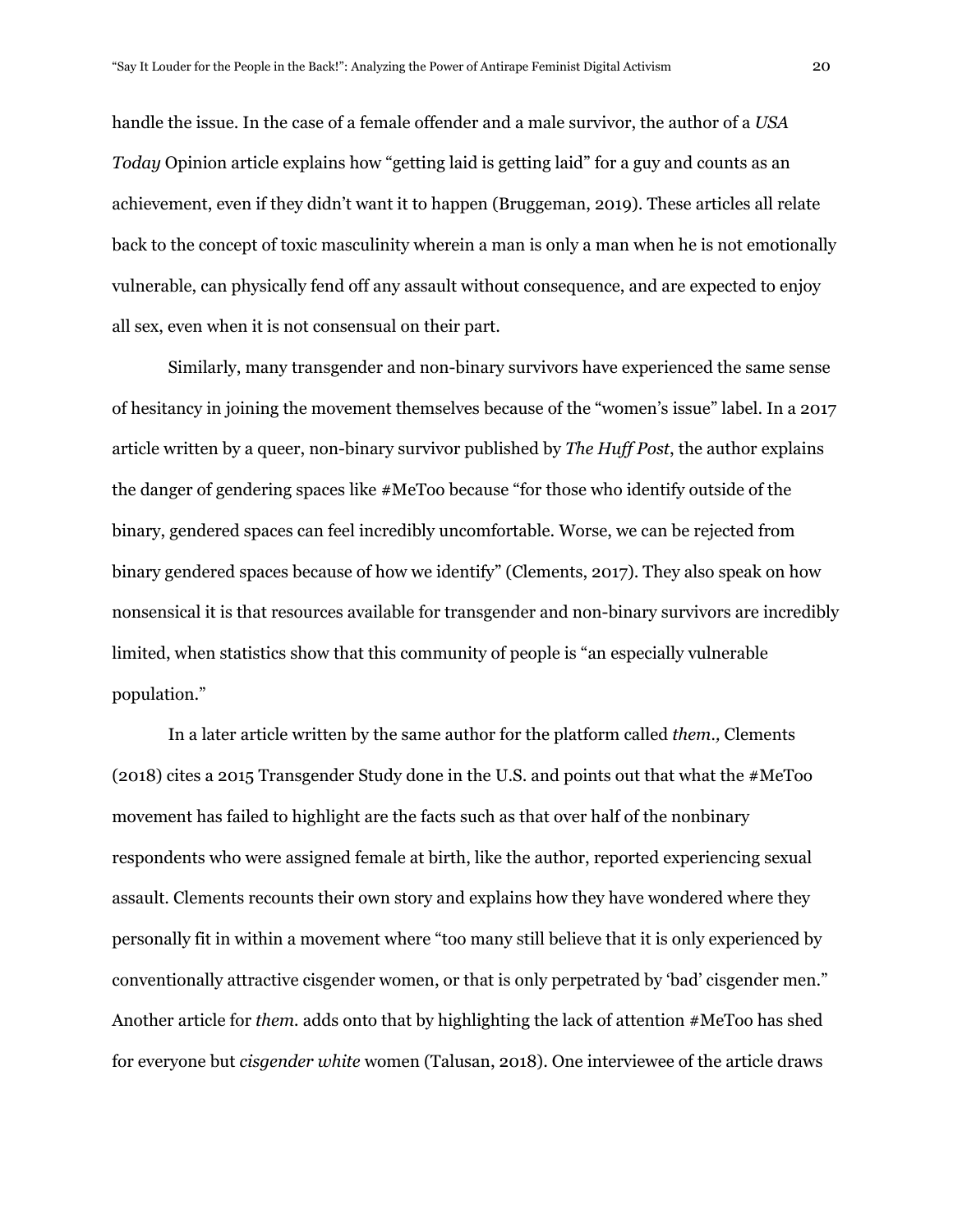attention to the sexual as well as physical violence that many black trans women and femmes have endured. They say, "there are femmes and black trans women out there who….are screaming 'me too' from the ground that they've just been beaten up on. Some of them are screaming 'me too' from the hospital that they're laying in. And some of them can't scream because they're dead." In fact, Clements also writes in *The Huf ington Post* that trans people of color are at an even higher risk of being sexually assaulted with percentages in the 60s and 70s (Clements, 2018).

In addition to becoming a gendered space with the label "women's issue", Sara Crouch tells us that the #MeToo movement has been criticized for becoming a racialized space by excluding many survivors of color (Crouch, 2020, personal interview). Despite "Me Too" being created by black activist Tarana Burke, as was mentioned in the earlier section, the movement gathered the largest following when white actress Alyssa Milano tweeted a digital call to action (Pflum, 2018). While not directly excluding non-white, non-women identifying individuals, it was in this way that #MeToo became a movement highly popularized among cisgender white women. An article published by *NPR* on the sexual assault and rape allegations against rapper R.Kelly features the interview of *The Washington Post*'s global opinions editor Karen Attiah (Garcia-Navarro, 2017). In it, she tells *NPR* that "part of [the problem], unfortunately, has to do with whether or not we see black women and girls as worthy of care and worthy of protection."

It is also because of the erasure of black women's experiences that leading scholar of critical race theory Kimberlé Crenshaw (2016) speaks on how the concept of intersectionality can change the way we frame issues. In the context of recognizing unheard stories of black female victims of police brutality, Crenshaw says in her 2016 TEDTalk, "when facts do not fit with the available frames, people have a difficult time incorporating new facts into their way of thinking about a problem…" I would argue the same can be said for an issue like sexual assault.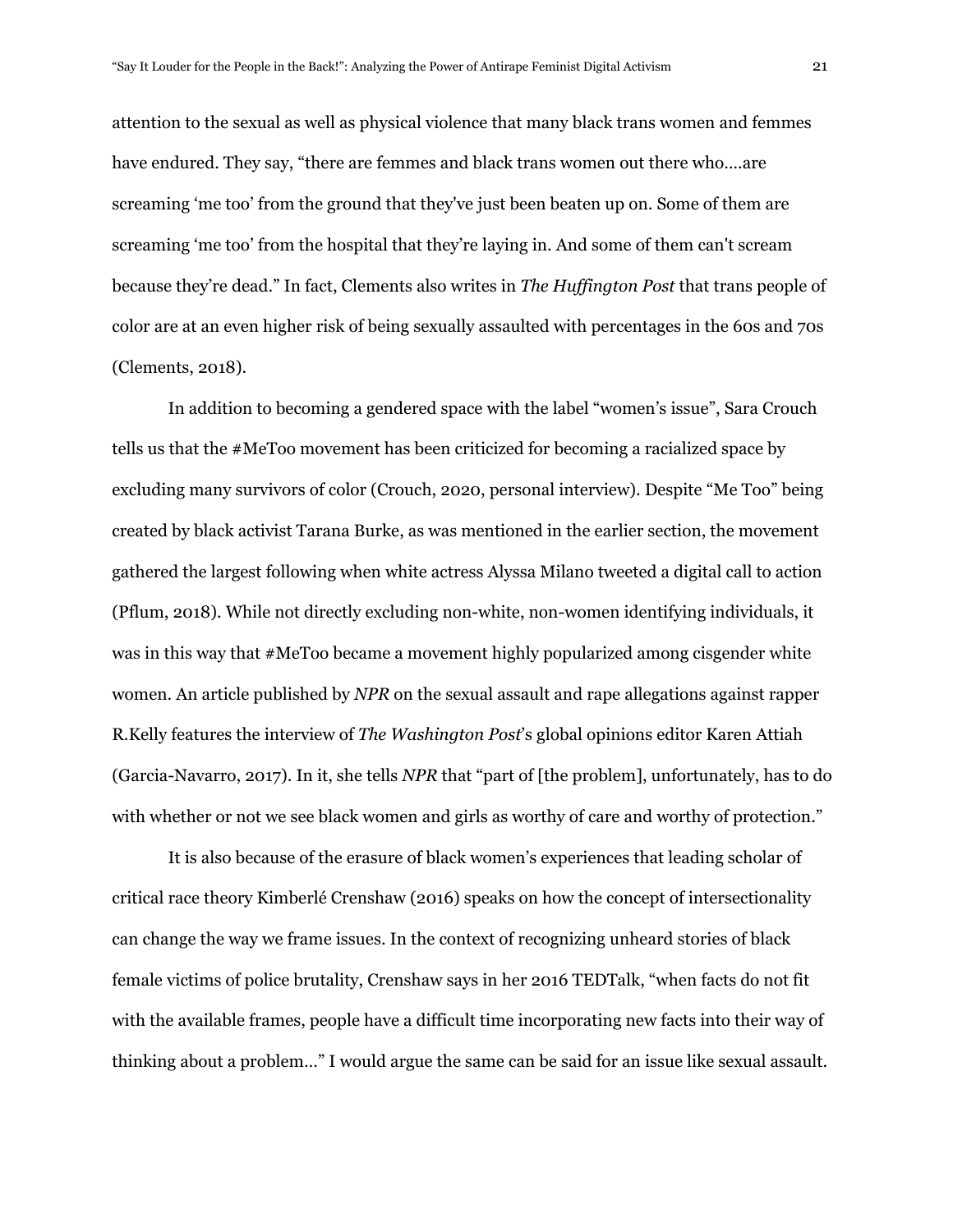For the #MeToo movement, it is largely because of the language that is used in its digital activism, as well as in news stories, that perpetuates this idea of it being a cisgender white "women's issue". These become the frames that do not accept people outside of that group and leads to survivors who do not identify as cisgender white women becoming erased from the discussion of the issue itself. Crenshaw also says that the "trickle-down approach to social justice" does not work. She argues many people fall through the cracks and it becomes the responsibility of those who engage in these discussions to make sure these frames are not exclusionary. Just as Crenshaw argues for, our culture and society needs to do a much better job of "bear[ing] witness" to victims of crimes who end up falling short of these frames.

With so many survivors feeling out of place in a movement that is meant to empower them, provide validity to their experiences, and help heal them, Dr. Eng agrees with Crenshaw's argument saying: "the responsibility falls on those who do identify [with the movement] and don't feel excluded to ask, 'Well, why is it that there are those who are feeling excluded? What are they picking up on?'" (Eng, 2020, personal interview). He compares this to when he teaches and there is a student who understands his teachings in a different way than he intended. Like the #MeToo movement, this misunderstanding is surely unintentional, but Dr. Eng says this is a situation where it is not intention, but the effects of our language that carry the weight of importance.

Tarana Burke and everyone else working with the "Me Too" Movement realizes this responsibility. On the official "Me Too" Movement website, visitors will find this mission statement: "Our goal is also to reframe and expand the global conversation around sexual violence to speak to the needs of a broader spectrum of survivors. Young people, queer, trans, and disabled folks, Black women and girls, and all communities of color" (Me Too, 2018). This mission statement is clear in placing the responsibility of the heard activists to ensure that their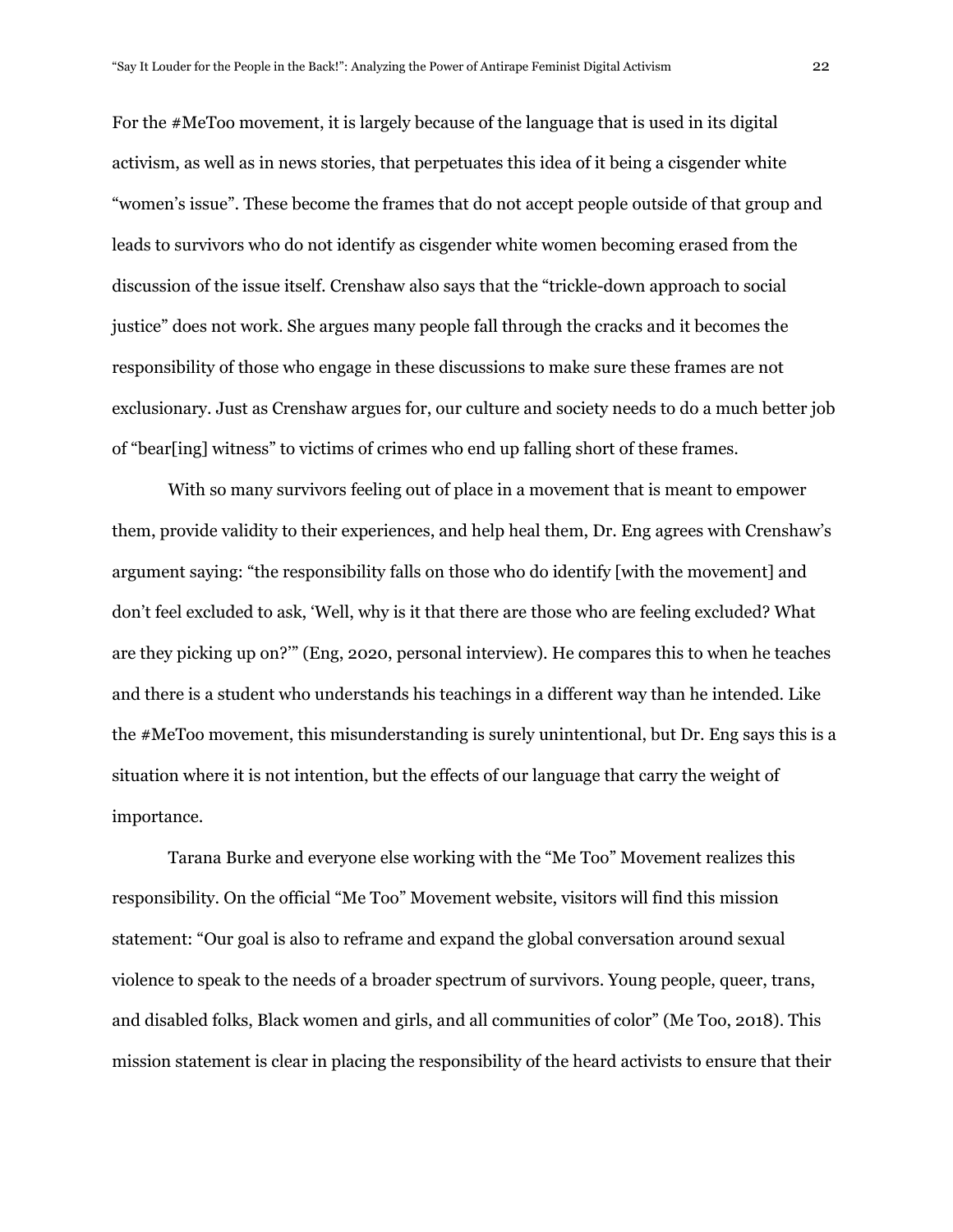space welcomes *all*. It recognizes that in order to dismantle rape culture, voices, *especially* marginalized voices, need to be supported, heard, and fully considered in order for real change to occur.

Within this section, I have demonstrated that the digital activism movement of #MeToo provides an empowering, silence-breaking community among survivors. However, there exists a limitation of digital activism when sexual violence is portrayed and perceived as a "women's issue". This portrayal becomes harmful when there are non-women-identiyfing survivors who do not feel welcomed to join the movement. This also becomes doubly problematic when the framing of the movement itself fails to include or give attention to transgender women and women of color. Thus, the question we are left with becomes: what tools can we use to reframe the #MeToo Movement to welcome and include *all* survivors of sexual violence, not just cisgender white women?

#### *The Screened Interaction of Digital Activism: Empowering or Dehumanizing?*

As Dr. Page puts it, there is a "perceived privacy" on social media which she describes as almost this "safe space" where a user can have the courage to say something that they would never be able to say to somebody's face (Page, 2020, personal interview). It is this quality of social media that she says makes it a "double-edged sword." In a positive way, this courage serves to be empowering for survivors who have never been able to identify as a survivor until a digital activism movement like #MeToo. Dr. Page says how a survivor posting their experience on social media can do it with tears streaming down their face or by punching a pillow after every line they write. She says it allows for users to be vulnerable without seeing the immediate facial reaction of their audience that one would usually get when opening up about something so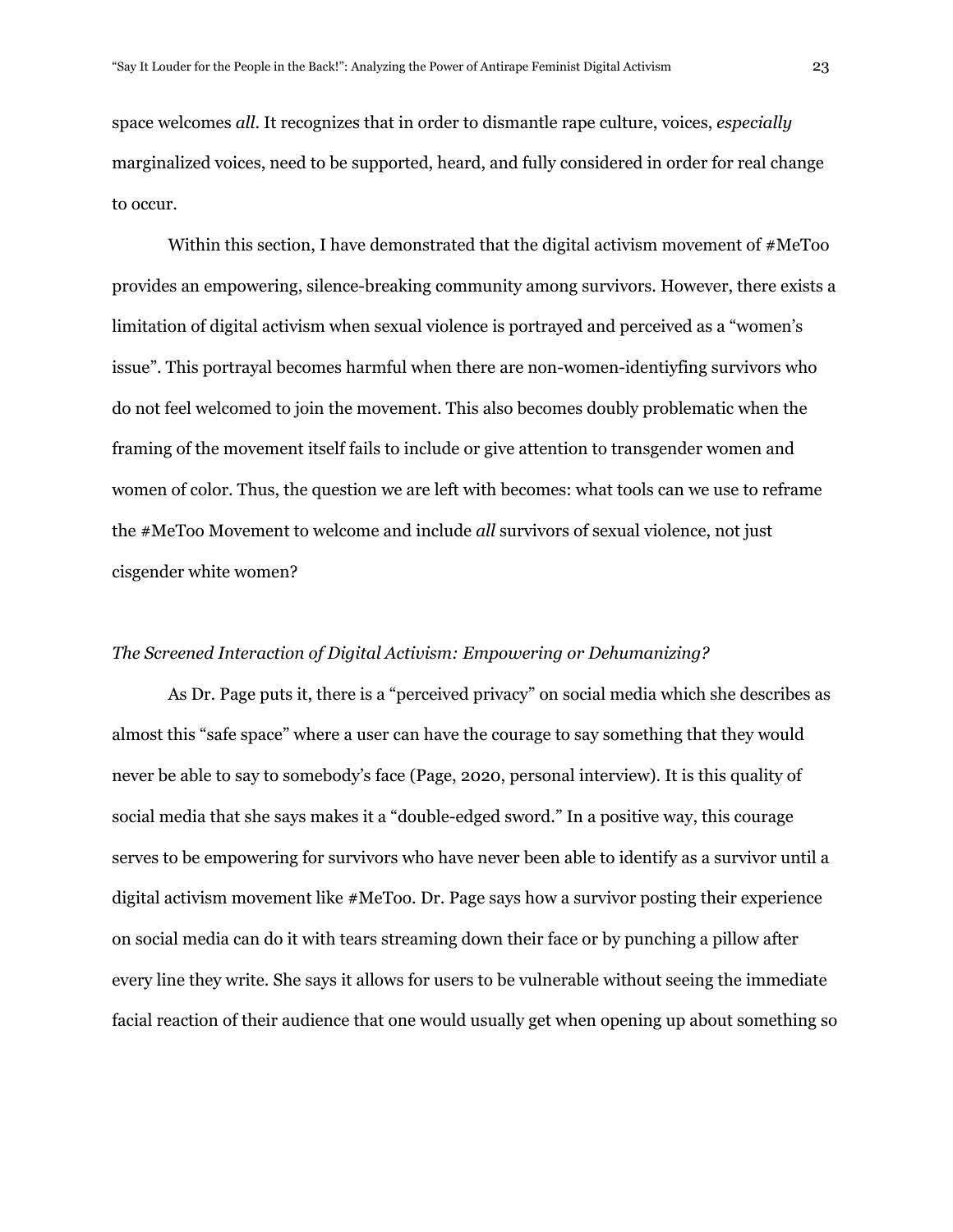difficult in person. It is in this way that the screen barrier element of engaging in digital activism like the #MeToo Movement can be very empowering.

It is because of the courage of so many survivors on social media that it was "shocking", as Sara Crouch says, to see flooded feeds showing just how many people have been through sexual violence (Crouch, 2020, personal interview). Authors of the book *#MeToo And The Politics of Social Change* (2019) discuss consciousness-raising during the beginnings of traditional antirape activism and argue that the use of digital technologies has allowed for a more nuanced way of consciousness-raising which has extended far past small-group conversation and has ended up stretching around the globe (Loney-Howes & Fileborn, 2019). This consciousness-raising is important as it allows survivors to understand that they are not alone, but as Sara Crouch says, it was especially important for people who were not in the same "sphere" of an organization like OASIS to visually see #MeToo being represented through people's posts online. In our interview, she discusses how she remembers noticing how "a lot of my male-identifying friends and family members were really shocked by this outpouring of who has been victimized or who has been affected." Dr. Page said seeing the extent to which sexual violence infiltrates the lives around her was certainly "depressing and outrageous in so many ways" but for her and for a lot of others, it was also "validating" (Page, 2020, personal interview).

It is important to note that this protection which comes from a screen can also be negative in that it serves a similar kind of "courage-serving" role for the people who post problematic, antifeminist discourse. Even before #MeToo exploded in 2017, a 2016 New Zealand study deemed online platforms to be a "matrix of sexism" (Sills, 2016, pg. 10). During the interviews of 17 young adult women, the participants described examples of this sexism, which included "victim-blaming, 'slutshaming', rape jokes, the celebration of male sexual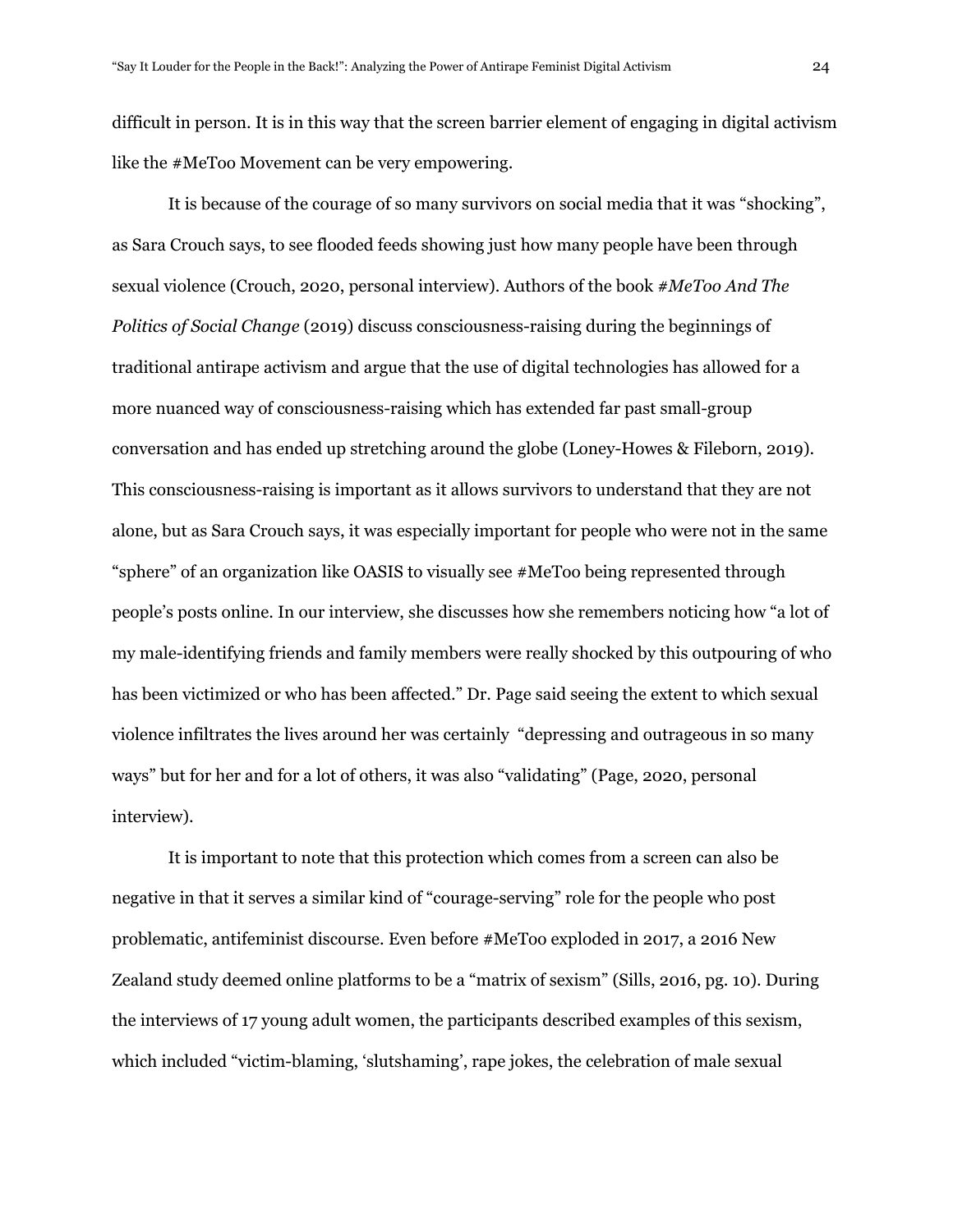conquest, and demeaning sexualized representations of women" (Sills, 2016, pg. 2). In a similar 2018 study published in the *European Journal of Women's Studies,* researchers in the UK concluded that in general, Twitter -- the platform where the hashtag #MeToo originally took off -- is "overwhelmingly a negative and toxic space for women" (Mendes, 2018, pg. 14). In addition, similar to the New Zealand study, many participants in the study reported feeling anxiety using social media, and a fear that they would be attacked for their feminist views. These fears and anxieties are what caused the authors of the study to classify online activism as "risky, exhausting, draining, and overwhelming" (Mendes, 2018, pg. 15). Ultimately, what Dr. Page calls the"perceived privacy" of social media is empowering for survivors, but it can also "empower" others to post harmful content since the authors of these posts never have to say it directly to someone's face (Page, 2020, personal interview). Dr. Page says since there is no face-to-face interaction, people can be especially cruel, which is why she argues there exists a "dehumanizing" quality to social media.

This lack of face-to-face interaction also becomes problematic when it easily allows people to disregard and not "listen" to what someone has to say online. Listening, Dr. Eng says, means "actually having your subjectivity affected by the other in such a way that your subjectivity gets called into slight question...Your sense of self is at least challenged" (Eng, 2020, personal interview). In other words, to "listen" is to put your beliefs aside in order to hear the grievances of others. Even in person this is difficult to do, which I say from my own personal experience. I would say it's a skill that one must work on over time. So, through a screen, where you don't even see the other person's face or feeling, there becomes an extra barrier that makes it even harder to "listen" to someone of a different belief. In addition, as Sara Crouch talks about, using a social media account gives you the agency to *choose* in some ways the content and beliefs that you see and interact with (Crouch, 2020, personal interview). She calls it "existing in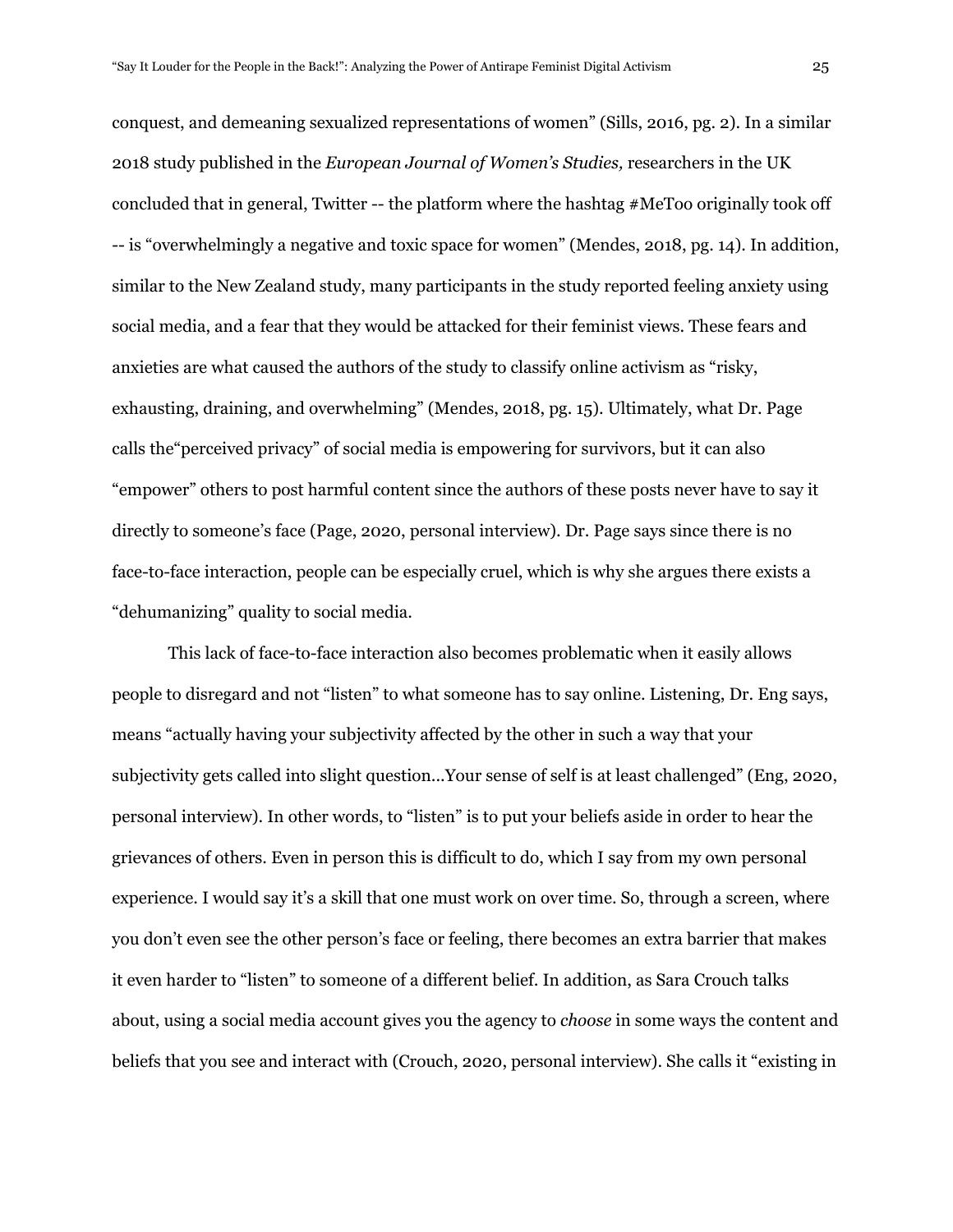a safe little vacuum" where you have the ability to give access to only the accounts you agree with. She speaks on how on her personal accounts, it is so incredibly easy to simply unfollow someone if they post something she doesn't agree with or report something as "fake news" that she finds problematic. It is in this way that the ability to unfollow or report a post makes it even more difficult to "listen" online.

Within this section, I have demonstrated that the screened interaction element of digital activism is helpful in empowering survivors to electronically share the stories they would have had extreme difficulty sharing face-to-face. Within the #MeToo Movement, this empowerment led to a "shocking" amount of people uncovering the depth to which sexual violence affects our culture and overall increasing awareness to this issue. However, at the same time, this lack of face-to-face interaction becomes harmful by allowing cruel comments to be unaccompanied by a visual reaction that perhaps otherwise would have deterred such comments. In addition, no face-to-face interaction more easily allows people to tune out or not "listen" to the words of others. Thus, this section provokes the question: if users of social media are able to choose what content they see and easily tune out or not "listen" to the beliefs differing theirs, at what point does the empowerment of voicing your experience on social media outweigh the fact that perhaps no one is hearing you?

### *With Digital Activism's Safer Accessibility Comes A Threat To Traditional Activism*

Roughly 70% of American adults say they have ever used Facebook (Perrin & Anderson, 2019). Out of those people, over half of them log in and check their account several times a day (Perrin & Anderson, 2019). Close to 75% of young adults regularly use Instagram and nearly 44% use Twitter (Perrin & Anderson, 2019). One of the major reasons why social media has blown up in popularity and usership could be because of how easily accessible it is to the average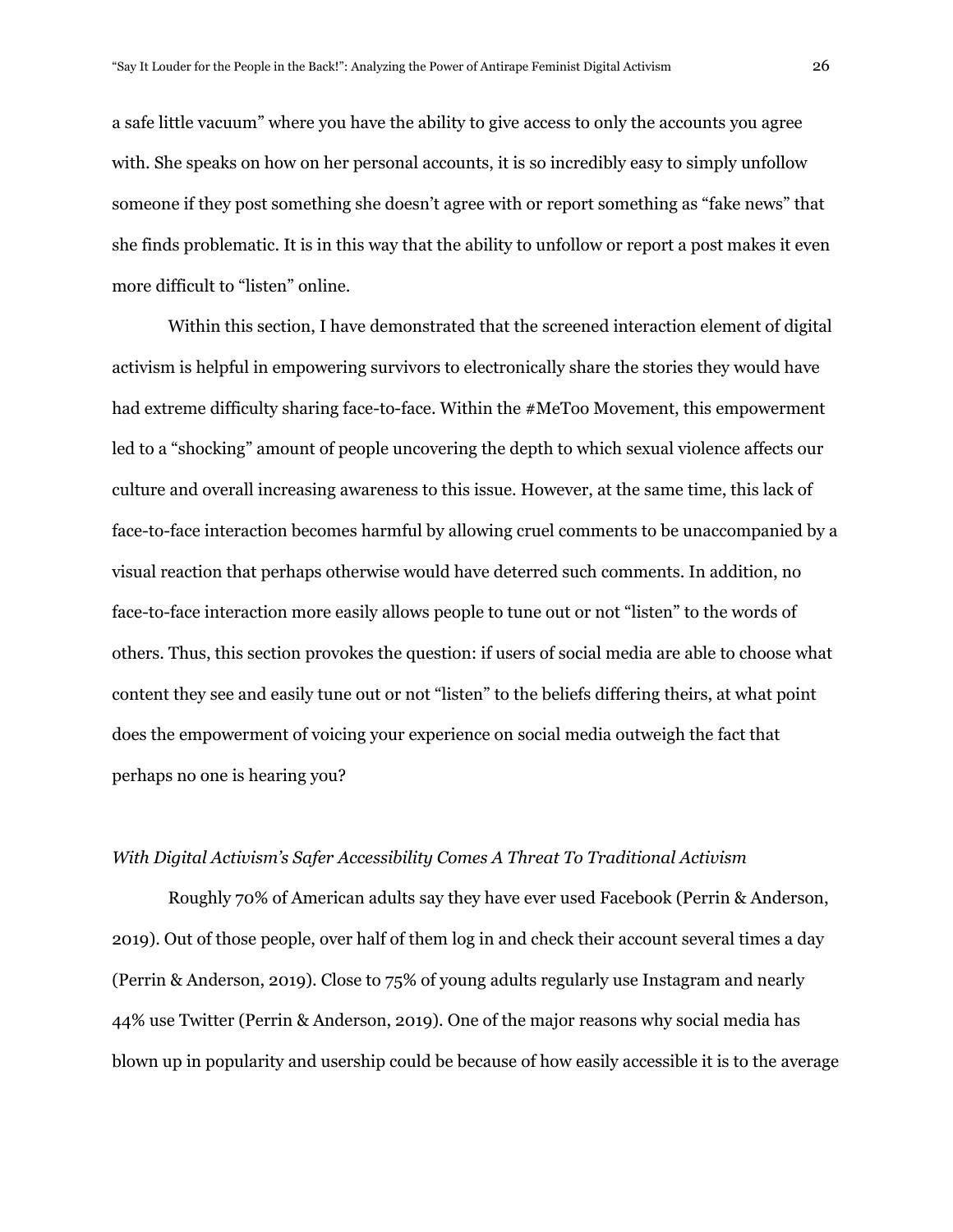person. For most if not all social media platforms, creating an online account requires very little but an internet connection and an email address. To create and sustain an online existence requires little but the knowledge it takes to navigate throughout the platform. With over 80% of U.S. adults actively using and engaging daily with a smartphone, it only makes sense that accessibility to these social media sites has allowed for most of the U.S. adult population to exist online (Pew Research Center, 2019). It is because of this accessibility that many people believe social media to be the platform that allows for voices to be heard that have never been given a platform before.

For some people, as the authors of the 2015 study "Speaking 'Unspeakable' Things," points out, traditional activism is not as easily accessible as it may seem. The study, conducted two years before the surge in online popularity of #MeToo, discusses how there are limits to the type of feminist activism teenagers have access to (Keller, 2015). Specifically, the teenagers they interviewed aged between 14 and 19 had much easier access to online activism than they did traditional activism. However, through online activism, these teenagers were able to find like-minded individuals at school who shared many of the same experiences and, thus, manifest their beliefs non-digitally with the creation of communities where they felt they were able to express their feminist beliefs safely. Through finding these communities, these teens were able to find more accessible ways of participating in traditional activism, such as protesting the dress codes at school. It is in this way that the researchers of this study label digital activism as a "mediation" that connects the worlds of online and traditional activism (Keller, 2018, pg. 3).

From the Sills (2016, pg. 2) article I discussed earlier, the researchers also concluded that engaging in digital activism on social media platforms was still able to provide a "buffer" for the 17 young adult women they interviewed, which "offered inspiration, education and solidarity that legitimated their discomfort with rape culture." In other words, participants overall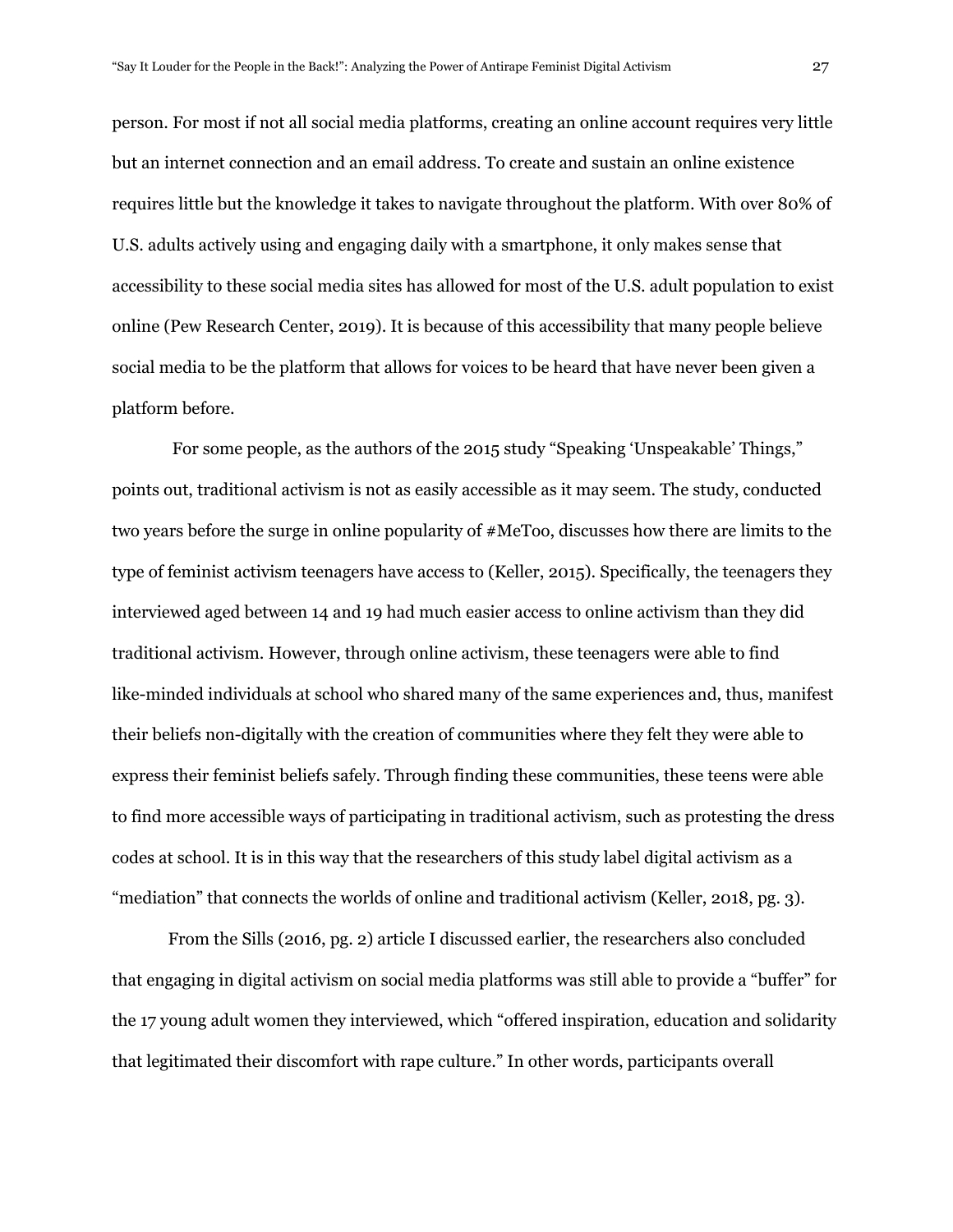believed social media to be a safer space where they were able to find positivity, solidarity and opportunity for free expression. Additionally, Mendes's article (2018, pg. 14) concluded that for many participants, social media platforms were viewed to be "safer and easier spaces for engaging in feminist activism" in comparison to non-virtual, real life spaces like the workplace, school, or on the streets.

The question of safety thus becomes relevant within the comparison of accessibility between traditional and digital activism. Sara Crouch brings up that expressing beliefs through traditional feminist activism may be less accessible for an individual who may not be ready in their healing process or willing to engage in that way (Crouch, 2020, personal interview). In our interview, she says, because of the accessibility of social media, people are able to engage with OASIS in a "low-stakes way." She discusses the difficulty and strength it takes for someone to be able to walk through the doors of OASIS and ask them for help, while identifying themselves as a survivor or victim in the process. For someone to do that, she says, it takes a large amount of work and a lot of time in the healing process after an assault. If someone were to be pressured to do this when they are not willing or ready to, it can be harmful for them. However, for the people who are not there yet but are on their way, Crouch explains how as the Outreach Coordinator, she runs all the social media accounts and regularly posts educational infographics with information regarding topics like "What are some characteristics of a healthy relationship?" The one below was a Valentine's Day post on Instagram (OASIS, Inc., 2020).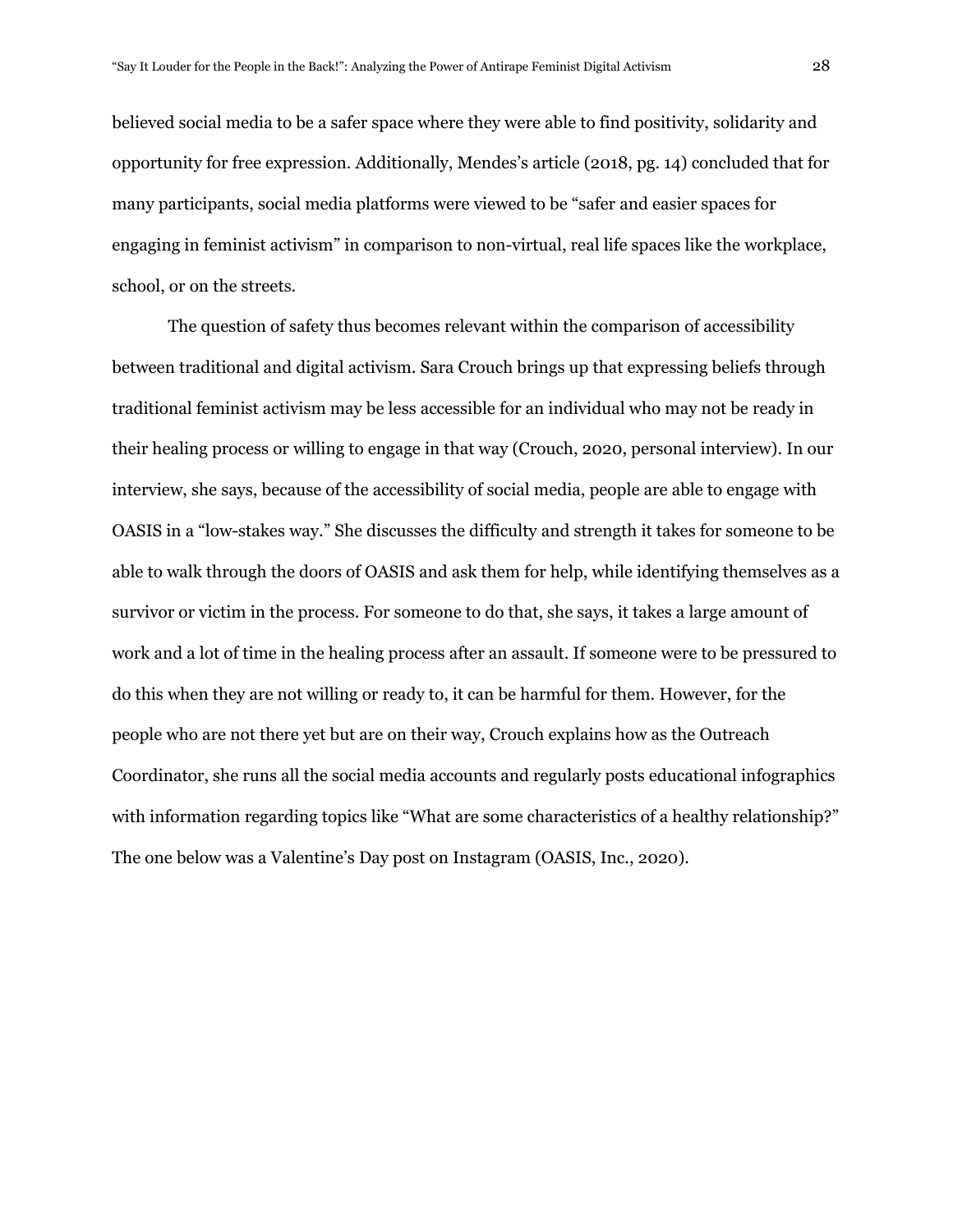

Crouch says that in seeing informational posts like these, it can help "get your brain thinking and you're able to start thinking about your own relationship, like 'Am I in a healthy relationship? Am I in an abusive relationship? Should I reach out to OASIS?'" (Crouch, 2020, personal interview). Even without engagement through volunteering or attending events, she says OASIS's digital presence can "provide educational opportunities and information to people in our community who may not be ready or willing to identify themselves as a victim. Or who may not be ready or willing to seek help or support." It is in this way that digital activism allows people who are not able to participate in traditional activism to still receive helpful information through simply following an account like OASIS on social media.

It is important to note that although for many people digital activism can be less risky and more accessible, in some cases, digital activism can have similar consequences to traditional activism. Mendes's same study (2016) found that teenage feminists who practiced digital activism faced much tension from loved ones and peers at school who did not agree with their feminist views they had posted online. Many of the teens were met with dismissive comments from friends and family members, sexist or racist jokes in retaliation, and the feeling that they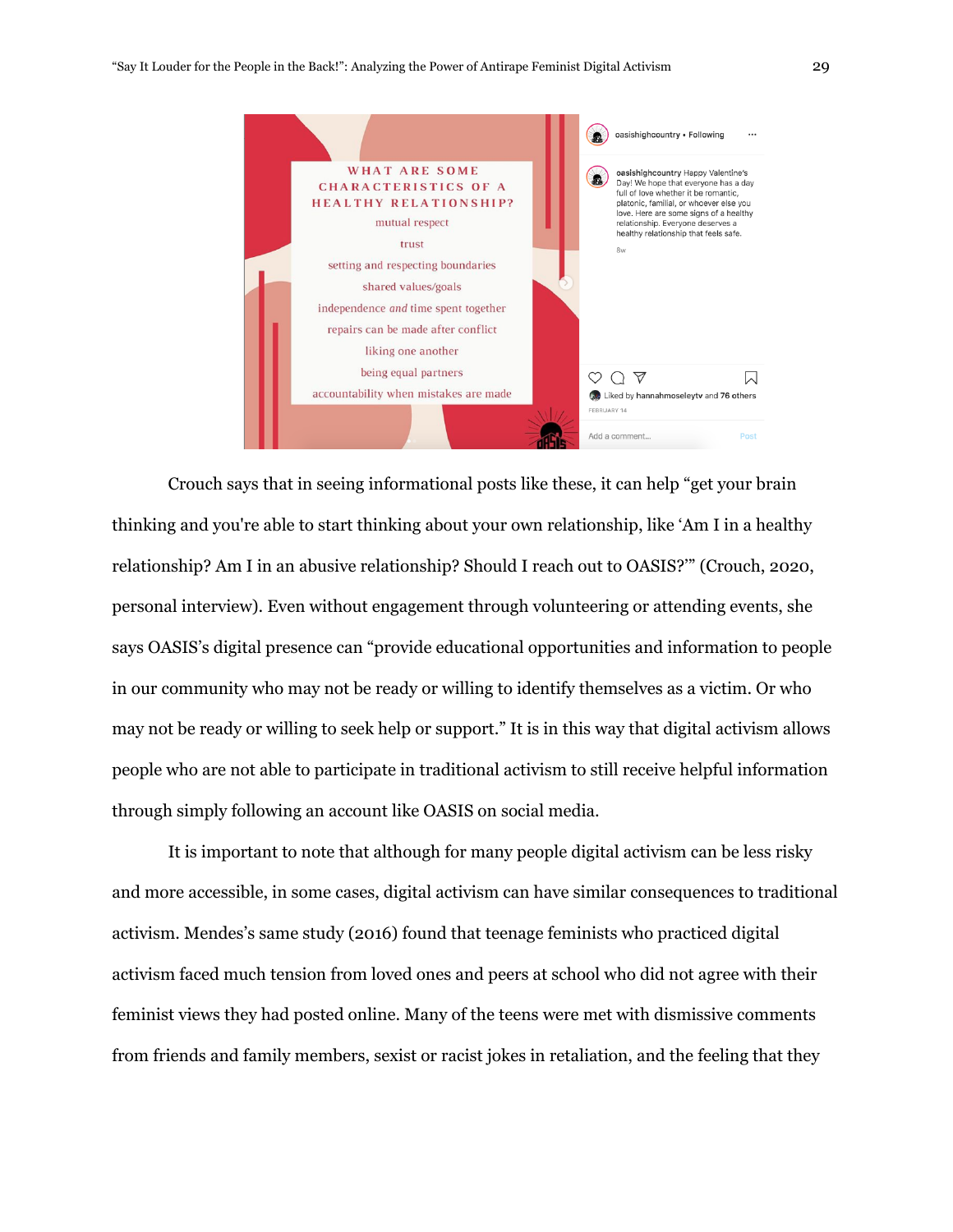themselves are the root of the conflict. One teenage feminist interviewed said, "I have come away from conversations feeling *as though the problem lies with me -* as though I'm imagining things, that it's about my personal issues, that I'm over-sensitive and so on" (Mendes, 2016, pg. 13). The authors of the article relate this feeling to what feminist writer Sara Ahmed called being a "feminist killjoy". In her book *Living a Feminist Life,* Ahmed discusses how one inevitable part of being a feminist is oftentimes feeling like you are causing problems for no reason and always making something out of nothing (Ahmed, 2017). Ahmed says that in reality, this feeling is just the bi-product of calling out an issue that already exists. While this feeling isn't pleasant, Ahmed explains how this is simply a part of being a feminist. Therefore, one can conclude that this feeling is bound to be experienced whether a feminist calls out issues online or in real life.

However, because of the many people who do participate in digital activism, there exists a threat to traditional digital activism. As Sara Crouch explains, it is incredibly easy to like, retweet, and post words, images, and videos online that echo the values of feminist and antirape culture discourse (Crouch, 2020, personal interview). However, research shows that in some ways, participation in digital activism actually deters many people from participating in more traditional, non-digital activism (Lewis, et. al., 2014). The researchers in the study say that their findings about Facebook (the most popular social media site among U.S. adults) do not "[uphold] the notion of social media as gateways to civic engagement" (Lewis, et. al., 2014, pg. 7). Instead, they write that their "findings support the notion that 'the fast growing support and diffusion of protest enabled by the Internet is followed by an even faster decline in commitment' [towards traditional activism]" (Lewis, et. al., 2014, pg. 7). In other words, the many people who show their support or agreement with social causes online do so ONLY by liking a post, sharing a post, or engaging some other way online that does not translate to something actually beneficial for the cause, such as donating, volunteering, or joining a protest.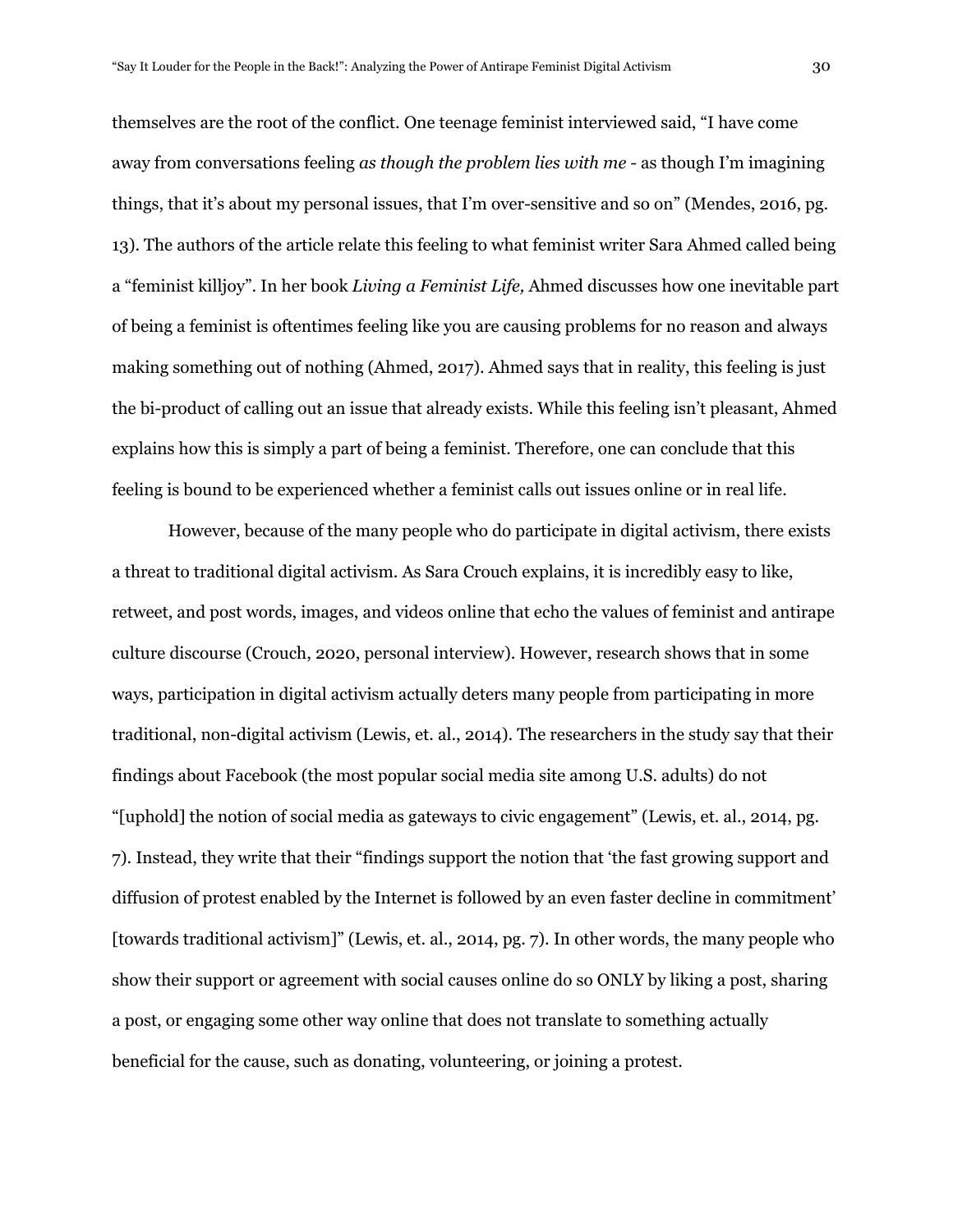In our interview, Dr. Eng discussed how one major drawback of digital activism is how it becomes a "distraction" from the activist work that needs to get done (Eng, 2020, personal interview). He speaks on how social media platforms become a sphere which shapes the public using it. Ultimately, he says, "what we have is a public that is content with simply exchanging quick bits of information or snarking at each other or trolling each other on social media…" This becomes a disadvantage of digital activism in that, according to Dr. Eng, engaging with an antifeminist post or comment on social media is a "failed idea of actually intervening in the public space". In reality, he says, we are concentrating so much energy on breaking down one problematic post after another instead of engaging in more helpful, more traditional ways of activism.

Within this section, I have demonstrated that digital activism provides an easily accessible - and sometimes much safer - option to express and engage with feminist and antirape beliefs. Although, while accessible, one extreme limitation of digital activism is that it almost portrays traditional feminist activism as *un*accessible. Digital activism has been shown to decrease a person's desire to participate in traditional activism because it still gives us the same "feel-good vibe" as Sara Crouch says (Crouch, 2020, personal interview). This section leaves us with the question: in what ways can we promote the accessibility and relative safety of digital activism without discouraging a user's interest in contributing to the very important "real work" of traditional activism?

### **Conclusion**

The quoted interviews as well as the outside research I have included within this paper indicate that the power of antirape digital activism is incredibly complex. The research clearly demonstrates that antirape digital activism has just about as many benefits as disadvantages.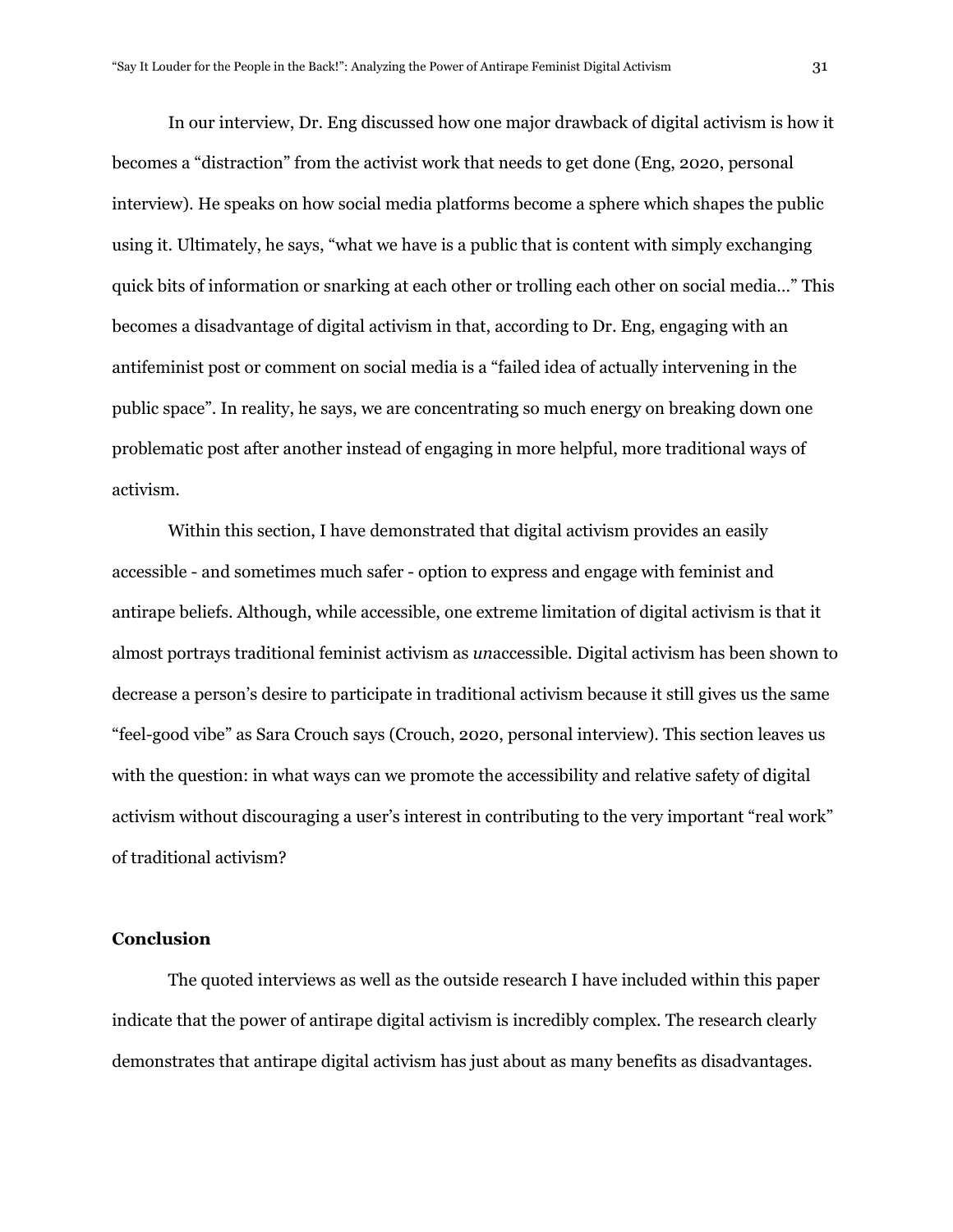While the digital activist movement #MeToo has given rise to previously silenced voices and established connections, as bell hooks says, between all these voices, it is the harmful framing of #MeToo and sexual violence as a "women's issue" that becomes problematic. Specifically, when it is possible that anyone can be a victim of sexual assault no matter their identity, the frame of "women's issue" contributes to the erasure of survivors who do not identify as women and furthermore, often fails to extend attention to transgender women and women of color. In another way, when framed as a "women's issue," sexual violence becomes an issue, in many people's minds, that women are equipped and *meant* to deal with, therefore reinforcing the gender norms that perpetuate rape culture.

It is also interesting that digital activism has a "screened interaction" element where a user is not required to see any other users face-to-face. This element can be empowering for survivors who have struggled with voicing their stories aloud and can ultimately express themselves easier through a digital platform. It is this element that contributes to the amount of awareness that was drawn to how pervasive sexual violence is and always has been. However, this lack of face-to-face interaction also allows for cruel words to be expressed without the requirement of having to look at someone's face and visually see their reaction. It also allows for users to tune out and not "listen" to a belief or experience that is different from their own.

Lastly, while digital activism in many cases provides an easier, more accessible, and sometimes safer outlet to engage with than traditional activism, it still proves to be a threat to traditional activism. Specifically, engagement with digital activism still gives a user the "feel-good vibe" that donating or volunteering or protesting does. Research shows that digital engagement discourages users from participating in traditional activism because they adopt the false notion that liking a picture or sharing a post they agree with makes the same amount of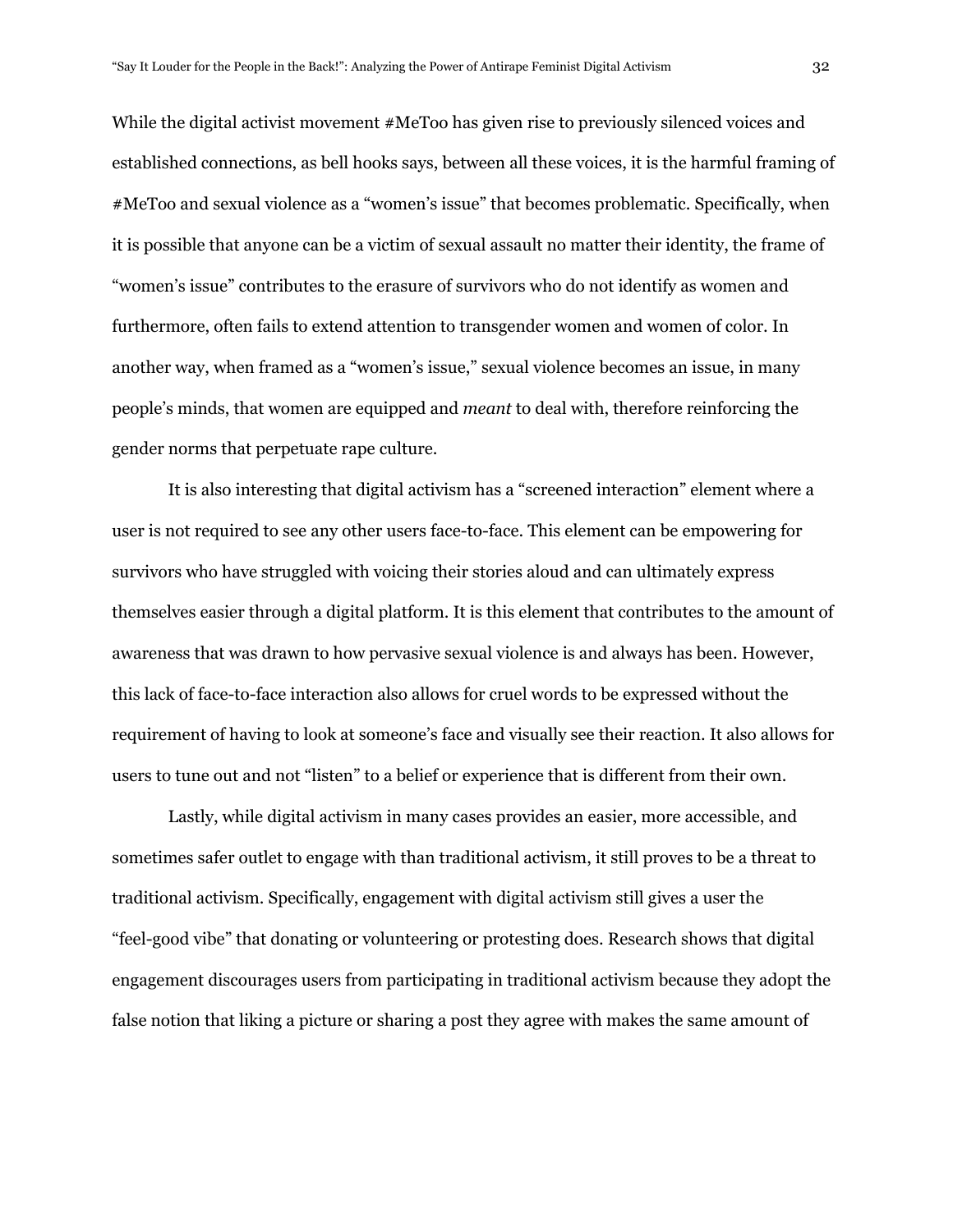difference as donating supplies or volunteering. It is in this way that online activism becomes a "distraction" from the "real work" that needs to be done.

It is clear that antirape digital activism cannot and should not replace antirape traditional activism. Dr. Page puts it nicely when she said that activism on social media is "no substitute for building empathy, building understanding of experience, building compassion, meeting people where they are" (Page, 2020, personal interview). However, it is not to say that digital activism still doesn't have its benefits and ultimate role in ending rape culture. The solution, I believe, is to use digital activism in the way that it gives voice to an issue and to survivors that have previously been silenced. It is clear that digital activism can reach an audience with numbers unprecedented by traditional activism. But as it says in its definition, it should be used to support traditional practices, not replace it.

Even from this conclusion, many questions are left: how can we make the #MeToo Movement more inclusive? Does the benefit of screened interaction outweigh the disadvantage? How do we encourage the positives of digital activism without rendering traditional activism obsolete? These are the same questions that I believe activist and founder of the "Me Too" Movement Tarana Burke recognizes and works to find solutions every day in her field. *#MeToo*  might have blown up as a hashtag on Twitter three years ago and hasn't been used on Twitter much since. However, it is clear within the writings of Tarana Burke and other activists as well as the very recent notable change that came about with the conviction of Harvey Weinstein in February 2020, that the "Me Too" Movement is one that will not lose its fire any time soon. There is much more work to be done to bring quieted voices to light and to bring justice to all survivors who have endured truly an irreparable trauma. But even as I write this in the shelter of my Boone bedroom due to a nationwide quarantine, digital activism is still being done from other individual bedrooms, living rooms, and kitchens across the nation and across the world.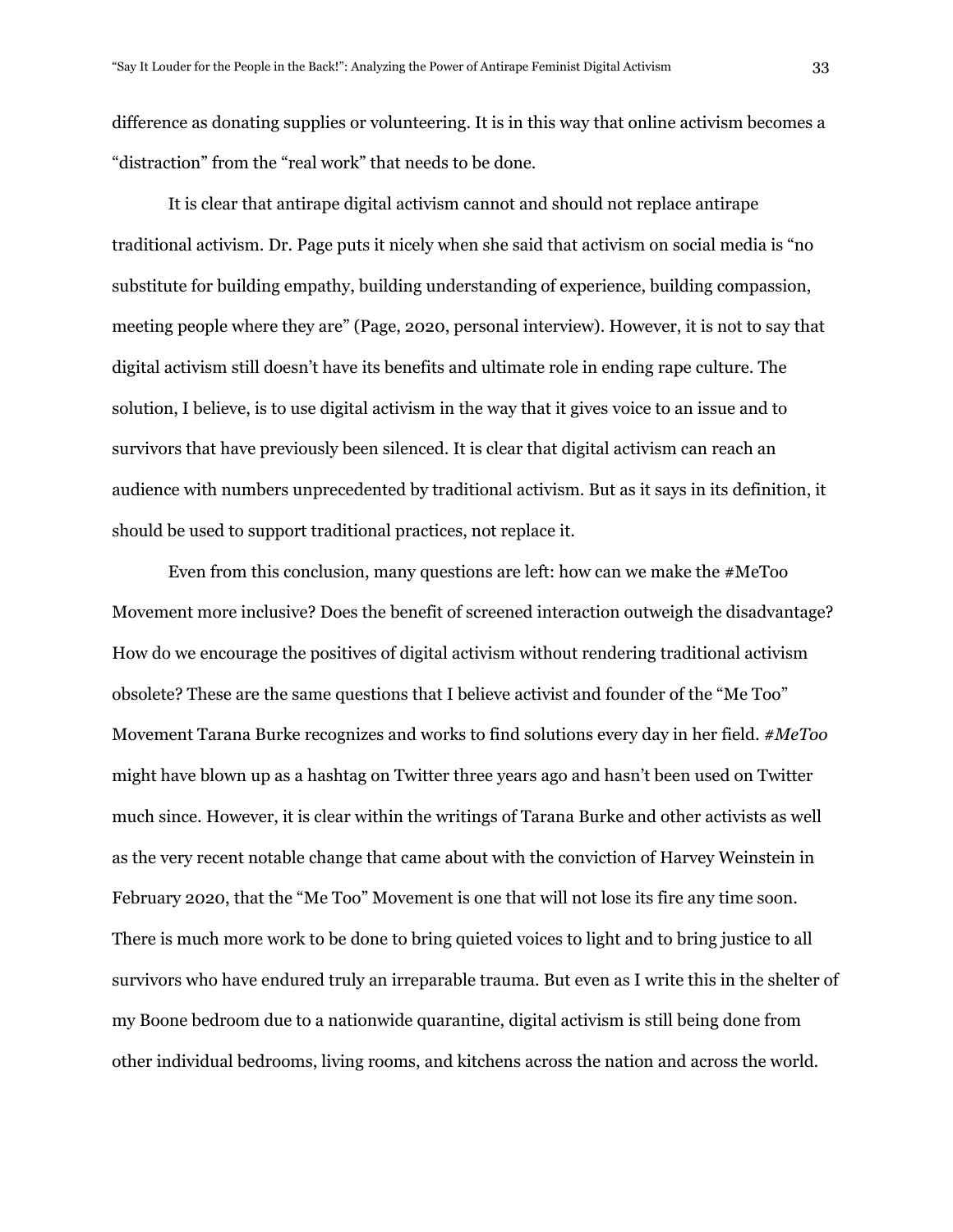One example is the podcast I plan to publish along with this paper. As I said, if there's anything I've learned from my time as a Broadcasting Undergrad, it's that the media is powerful. Digital media has power...along with its limitations, but it certainly has power.

I believe it is when utilized in tandem with antirape traditional activism, like the work Tarana Burke, OASIS, and everyone with "Me Too" strives to do, that we can begin to see change perpetrator by perpetrator and survivor by survivor. It is then that we will be able to break down the toxic ideals of rape culture, one by one. It is then that future generations won't need to know the terms "toxic masculinity," "geography of fear," "victim blaming" or "patriarchy." It is then that everyone will hear the voices of survivors without us having to "say it louder for the people in the back."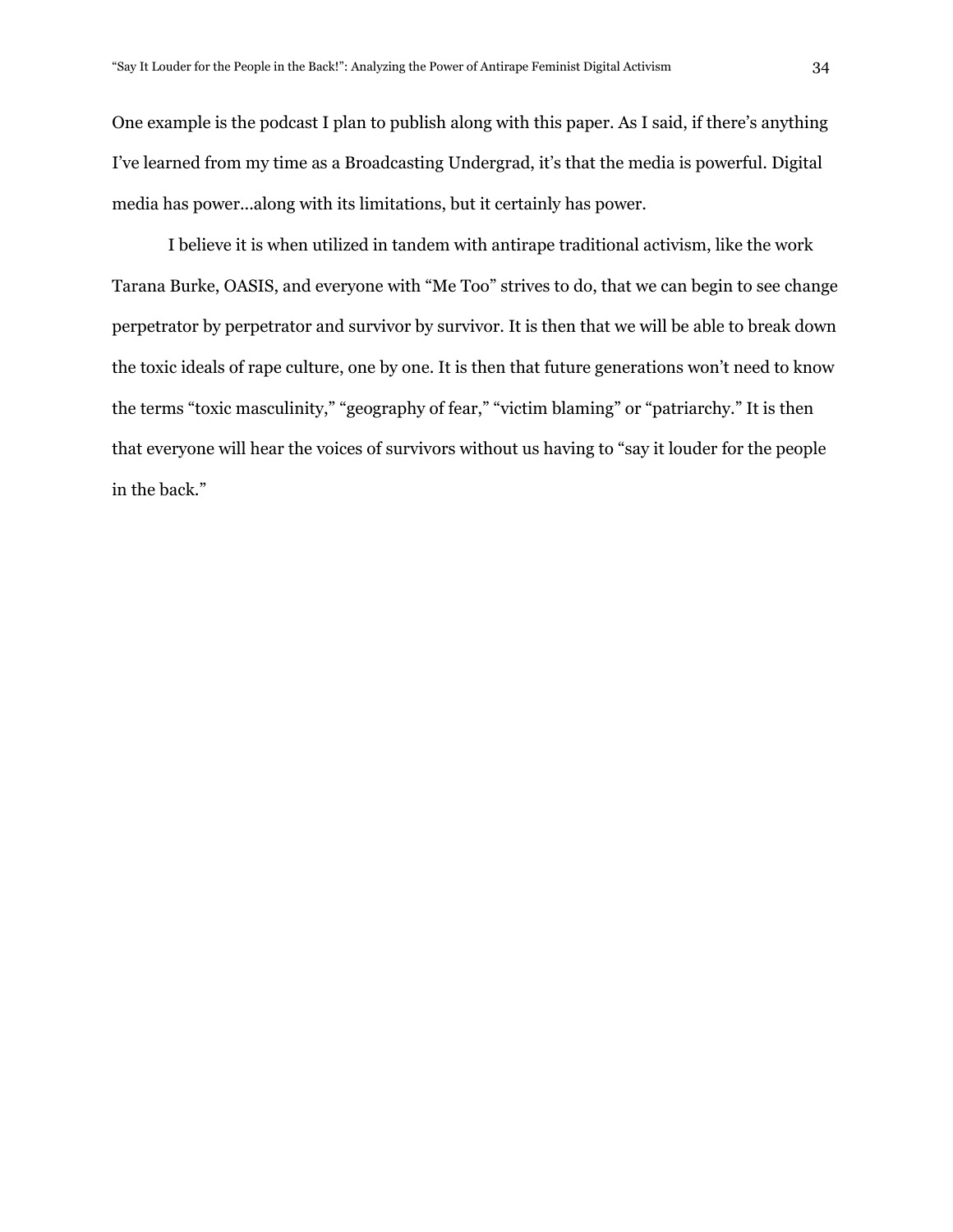# **References**

Ahmed, S. (2017). *Living a Feminist Life.* Durham, NC: Duke University Press.

Ake, J., & Arnold, G. (2017). A Brief History of Anti-Violence-Against-Women Movement in the United States. *SAGE Publications, Inc.* (p. 3-31).

Bradley, L. (2018). "I Was Terrified, and I Was Humiliated": #MeToo's Male Accusers, One Year Later. *Vanity Fair: Hollywood.* Retrieved April 14, 2020, from

[https://www.vanityfair.com/hollywood/2018/10/metoo-male-accusers-terry-crews-alex](https://www.vanityfair.com/hollywood/2018/10/metoo-male-accusers-terry-crews-alex-winter-michael-gaston-interview)

[-winter-michael-gaston-interview](https://www.vanityfair.com/hollywood/2018/10/metoo-male-accusers-terry-crews-alex-winter-michael-gaston-interview)

- Bruggeman, J. (2019). For male survivors of sexual assault  $-$  like me  $-$  #MeToo can help change culture of silence. *USA Today: Opinion.* Retrieved April 14, 2020, from [https://www.usatoday.com/story/opinion/2019/07/26/sexual-assault-among-men-nee](https://www.usatoday.com/story/opinion/2019/07/26/sexual-assault-among-men-needs-discussed-metoo-column/1807577001/) [ds-discussed-metoo-column/1807577001/](https://www.usatoday.com/story/opinion/2019/07/26/sexual-assault-among-men-needs-discussed-metoo-column/1807577001/)
- Burke, T. (2018). The Inception. Retrieved April 14, 2020, from <https://metoomvmt.org/the-inception/>

CBS News. (2020). Harvey Weinstein guilty on 2 counts, cleared of most serious charges.

Retrieved April 14, 2020, from

[https://www.cbsnews.com/news/harvey-weinstein-convicted-rape-sexual-assault-cleare](https://www.cbsnews.com/news/harvey-weinstein-convicted-rape-sexual-assault-cleared-of-most-serious-charges-today-2020-02-24/) [d-of-most-serious-charges-today-2020-02-24/](https://www.cbsnews.com/news/harvey-weinstein-convicted-rape-sexual-assault-cleared-of-most-serious-charges-today-2020-02-24/)

Clements, K.C. (2017). #IAmOneOfThem: Why We Need To Represent Trans People In Sexual Assault Advocacy. *HuffPost*. Retrieved April 14, 2020, from [https://www.huffpost.com/entry/iamoneofthem-why-we-need-to-represent-trans-peopl](https://www.huffpost.com/entry/iamoneofthem-why-we-need-to-represent-trans-people_b_58e7a32be4b0acd784ca5768?guccounter=1) e b  $58e7a32be4b0acd784ca5768?guccounter=1$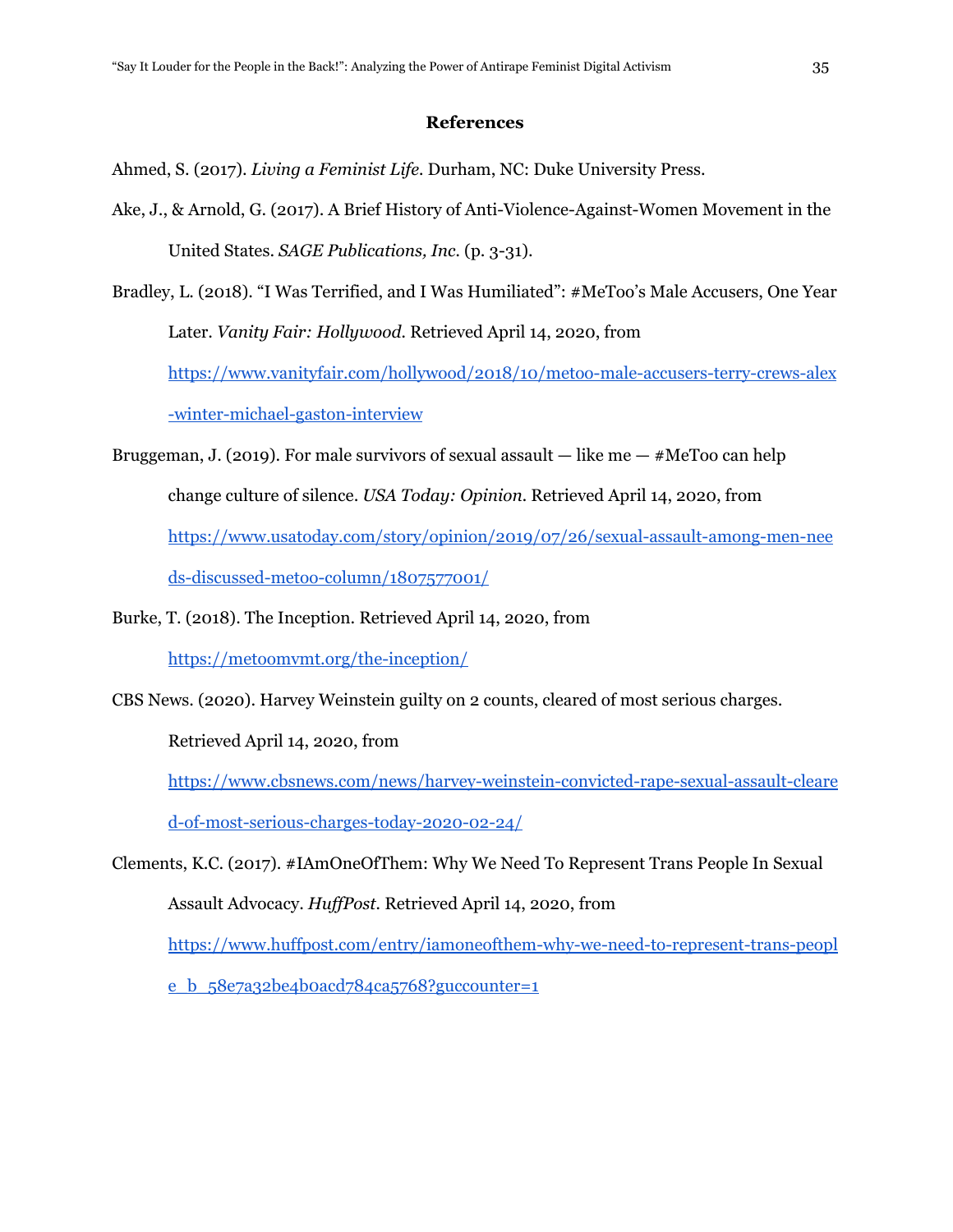Clements, K.C. (2018). In the #MeToo Conversation, Transgender People Face A Barrier To Belief. *them.* Retrieved April 14, 2020, from

<https://www.them.us/story/believe-trans-people-when-we-say-me-too>

Crenshaw, K. (2016). The Urgency of Intersectionality. TED: Ideas Worth Spreading. Retrieved April 14, 2020, from [https://www.ted.com/talks/kimberle\\_crenshaw\\_the\\_urgency\\_of\\_intersectionality?lang](https://www.ted.com/talks/kimberle_crenshaw_the_urgency_of_intersectionality?language=en#t-1117328)

[uage=en#t-1117328](https://www.ted.com/talks/kimberle_crenshaw_the_urgency_of_intersectionality?language=en#t-1117328)

- Crouch, S. (2020). Personal Interview. 25 February.
- Dubriwny, T. N. (2005). Consciousness-Raising as Collective Rhetoric: The Articulation of Experience in the Redstockings Abortion Speak-Out of 1969. *Quarterly Journal of Speech*, *91*(4), (p. 395-422). doi: 10.1080/00335630500488275

Eng, M. (2020). Personal Interview. 20 February.

- Garcia-Navarro, L. (2017). When Black Women's Stories Of Sexual Abuse Are Excluded From The National Narrative. *National Public Radio.* Retrieved April 14, 2020, from <https://www.npr.org/2017/12/03/568133048/women-of-color-and-sexual-harassment>
- Goel, S., Anderson, A., et. al. (2015). The Structural Virality of Online Diffusion. *Articles in Advance.* 1-17. <https://doi.org/10.1287/mnsc.2015.2158>
- Griffin, S. (1971). Rape: The All-American Crime. *Ramparts Magazine, 10*(26), p. 26-35. Found cited in Herman, D. (1989). The Rape Culture. In J. Freeman (Ed.), *Women: A Feminist Perspective* (4th ed.) (pp. 20-44). Mountain View, CA: Mayfield.
- Hall, R. (2004). "It Can Happen to You": Rape Prevention in the Age of Risk Management. *Hypatia, 19*(3), 1-18. Indiana University Press.
- Harding, K. (2015). *Asking For It: The Alarming Rise of Rape Culture -- And What We Can Do About It.* Da Capo Lifelong Books.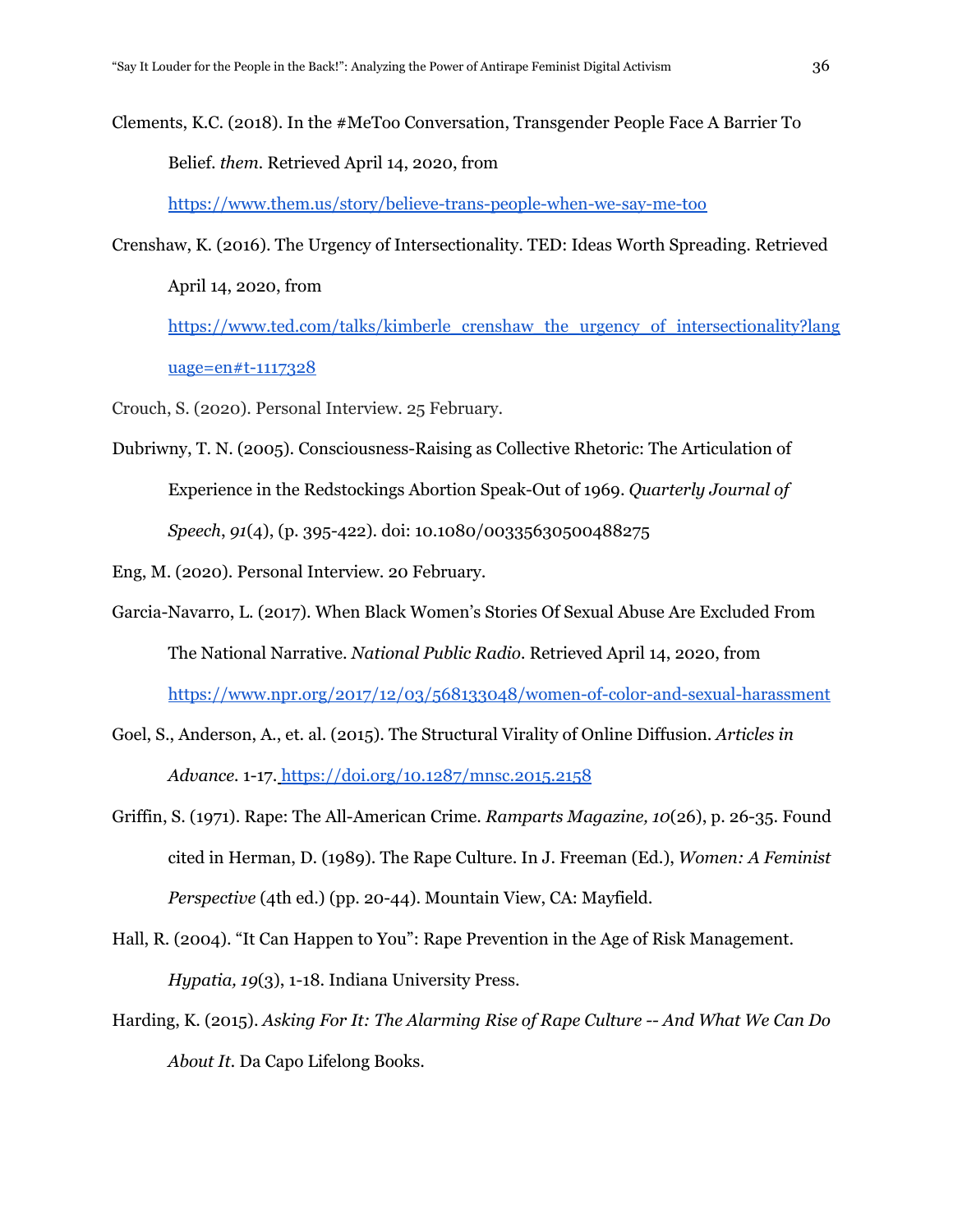- Holden, M. (2019). Why Male Survivors Still Feel Left Out of #MeToo. *Mel Magazine.* Retrieved April 14, 2020, from <https://melmagazine.com/en-us/story/metoo-male-survivors>
- hooks, b. (1989). *Talking Back: thinking feminist, thinking black.* Boston, MA: South End Press.
- Keller, J., Mendes, K., & Ringrose, J. (2018) Speaking 'unspeakable things': documenting digital feminist responses to rape culture, *Journal of Gender Studies, (21)*1, 22-36, DOI: [10.1080/09589236.2016.1211511](https://doi.org/10.1080/09589236.2016.1211511)
- Lewis, K., Gray, K., & Meierhenrich, J. (2014). The Structure of Online Activism. *Sociological Science* 1: 1-9. DOI: 10.15195/v1.a1
- Loney-Howes, R. (2019). The Politics of the Personal: The Evolution of Anti-rape Activism From Second-Wave Feminism to #MeToo. In B. Fileborn & R. Loney-Howes (Eds.) *#MeToo and the Politics of Social Change*, [https://doi.org/10.1007/978-3-030-15213-0\\_2](https://doi.org/10.1007/978-3-030-15213-0_2)
- Me Too. (2018). History & Vision. Retrieved April 14, 2020, from <https://metoomvmt.org/about/#history>
- Mendes, K., Ringrose, J., & Kellar, J. (2018) #MeToo and the Promise and Pitfalls of Challenging Rape Culture through Digital Feminist Activism. *European Journal of Women's Studies,* (25) 2, (p. 236-246)
- OASIS, Inc. (2015). Opposing Abuse with Service, Information, and Shelter. Retrieved April 14, 2020, from <https://www.oasisinc.org/>
- OASIS, Inc. (2020). Instagram Post: "What Are Some Characteristics of a Healthy Relationship?" Retrieved April 14, 2020, from <https://www.instagram.com/p/B8jPqPXF0Qv/>
- Online Etymology Dictionary. (2020). Patriarchy (n.). Retrieved April 14, 2020, from <https://www.etymonline.com/word/patriarchy>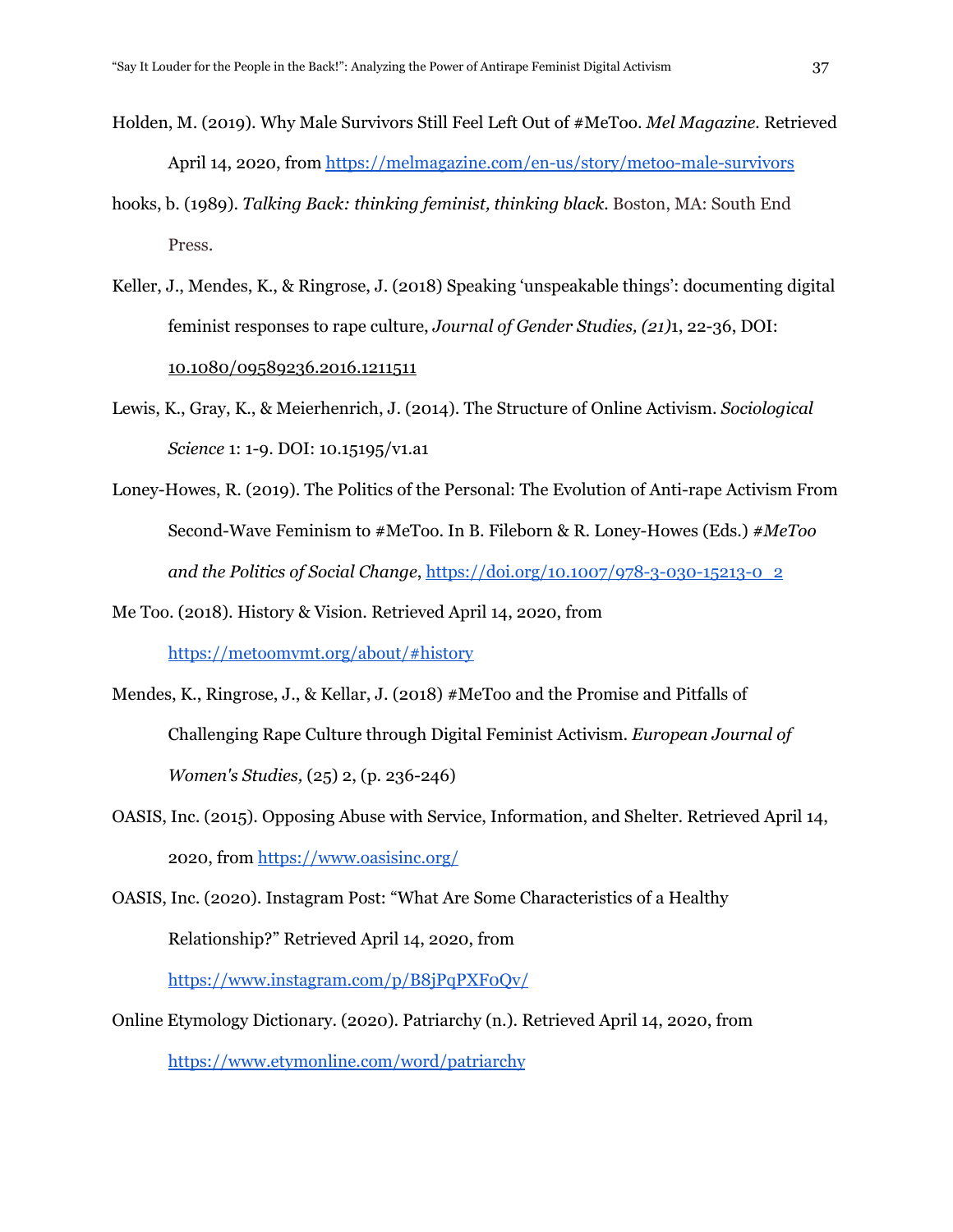Page, A. D. (2020). Personal Interview. 11 February.

Perrin, A. & Anderson, M. (2019). Share of U.S. adults using social media, including Facebook, is mostly unchanged since 2018. Pew Research Center: FactTank. Retrieved April 14, 2020, from

[https://www.pewresearch.org/fact-tank/2019/04/10/share-of-u-s-adults-using-social](https://www.pewresearch.org/fact-tank/2019/04/10/share-of-u-s-adults-using-social-media-including-facebook-is-mostly-unchanged-since-2018/)[media-including-facebook-is-mostly-unchanged-since-2018/](https://www.pewresearch.org/fact-tank/2019/04/10/share-of-u-s-adults-using-social-media-including-facebook-is-mostly-unchanged-since-2018/)

Pew Research Center. (2019). Mobile Fact Sheet. Pew Research Center: Internet & Technology. Retrieved April 14, 2020, from

<https://www.pewresearch.org/internet/fact-sheet/mobile/>

Pflum, M. (2018, October 16). A year ago, Alyssa Milano started a conversation about #MeToo. These women replied. Retrieved April 14, 2020, from

[https://www.nbcnews.com/news/us-news/year-ago-alyssa-milano-started-conversation](https://www.nbcnews.com/news/us-news/year-ago-alyssa-milano-started-conversation-about-metoo-these-women-n920246)

[-about-metoo-these-women-n920246](https://www.nbcnews.com/news/us-news/year-ago-alyssa-milano-started-conversation-about-metoo-these-women-n920246)

Posadas, J. (2017). Teaching the cause of rape culture: Toxic masculinity. *Journal of Feminist Studies in Religion, 33*(1), (p. 177-179).

doi:<http://dx.doi.org/10.2979/jfemistudreli.33.1.23>

RAINN. (2020). Victims of Sexual Assault: Statistics. Retrieved April 14, 2020, from <https://www.rainn.org/statistics/victims-sexual-violence>

Sadwick, R. (2019). Twitter Post: "YES!!" Retrieved April 14, 2020, from <https://mobile.twitter.com/rebeccasadwick/status/1106239328823304193>

Sills, S., Pickens, C., Beach, K., Jones, L., Calder-Dawe, O., Benton-Greig, P., & Gavey, N. (2016). Rape culture and social media: young critics and a feminist counterpublic. *Feminist Media Studies, 16*(6), 935-951. doi:10.1080/14680777.2015.1137962